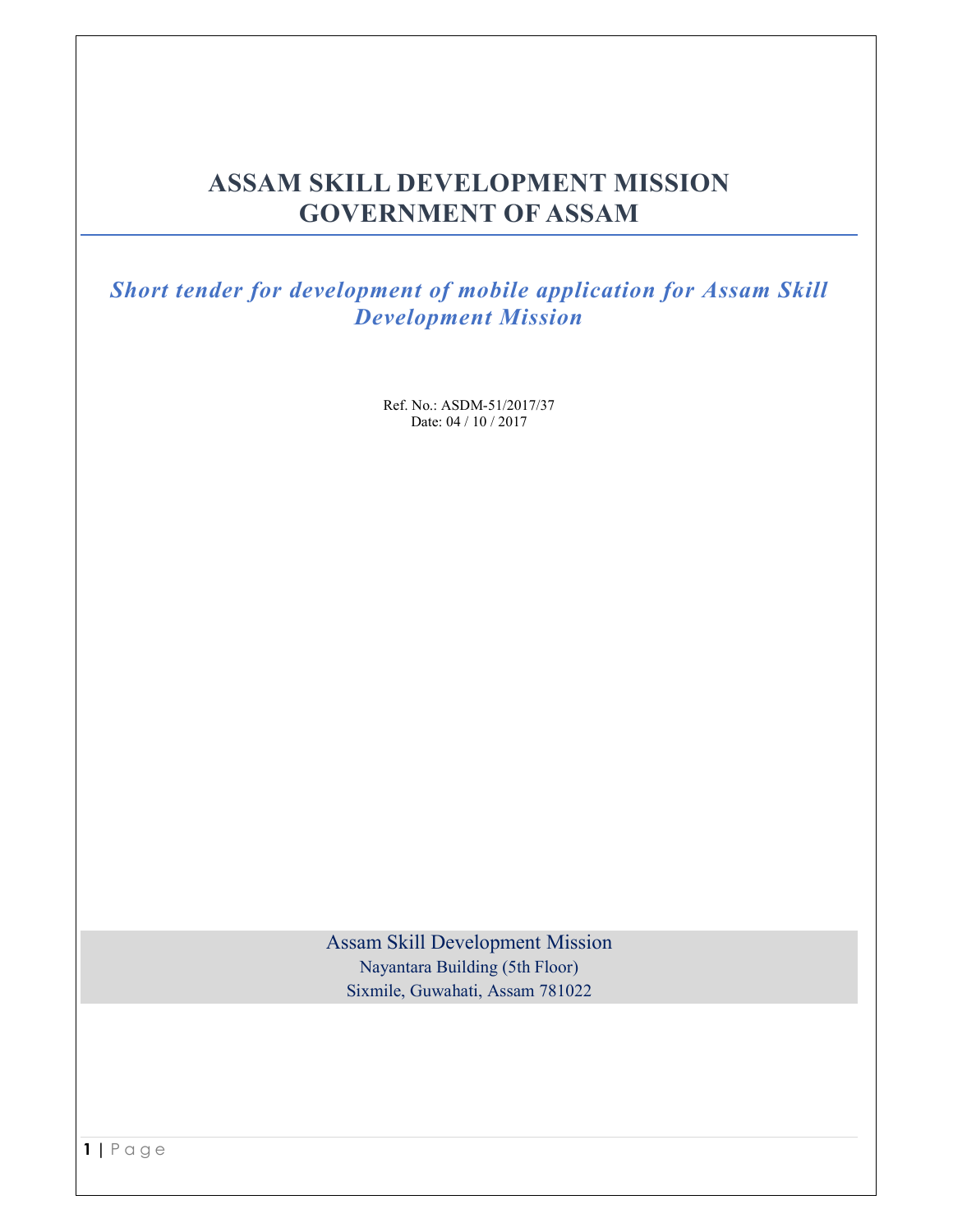#### **DISCLAIMER**

The information contained in this Request for Proposal document (the "RFP") or subsequently provided to Applicant(s), whether verbally or in documentary or any other form, by or on behalf of Assam Skill Development Mission (ASDM) or any of its employees or advisors, is provided to Applicant(s) on the terms and conditions set out in this RFP and such other terms and conditions subject to which such information is provided.

This RFP is not an agreement and is neither an offer nor invitation by Assam Skill Development Mission (ASDM) to the prospective Applicants or any other person. The purpose of this RFP is to provide interested parties with information that may be useful to them in the formulation of their application for qualification and thus selection pursuant to this RFP (the "Application"). This RFP includes statements, which reflect various assumptions and assessments arrived at by ASDM in relation to the work/s. Such assumptions, assessments and statements do not purport to contain all the information that each Applicant may require. This RFP may not be appropriate for all persons, and it is not possible for ASDM, its employees or advisors to consider the objectives, financial situation and particular needs of each party who reads or uses this RFP. The assumptions, assessments, statements and information contained in this RFP may not be complete, accurate, adequate or correct. Each Applicant should therefore, conduct its own investigations and analysis and should check the accuracy, adequacy, correctness, reliability and completeness of the assumptions, assessments, statements and information contained in this document and obtain independent advice from appropriate sources.

Information provided in this RFP to the Applicant(s) is on a wide range of matters, some of which may depend upon interpretation of law. The information given is not intended to be an exhaustive account of statutory requirements and should not be regarded as a complete or authoritative statement of law. ASDM accepts no responsibility for the accuracy or otherwise for any interpretation or opinion on law expressed herein.

ASDM, its employees and advisors make no representation or warranty and shall have no liability to any person, including any Applicant or Bidder, under any law, statute, rules or regulations or tort, principles of restitution or unjust enrichment or otherwise for any loss, damages, cost or expense which may arise from or be incurred or suffered on account of anything contained in this RFP or otherwise, including the accuracy, adequacy, correctness, completeness or reliability of the RFP and any assessment, assumption, statement or information contained therein or deemed to form part of this RFP or arising in any way with selection of Applicants for participation in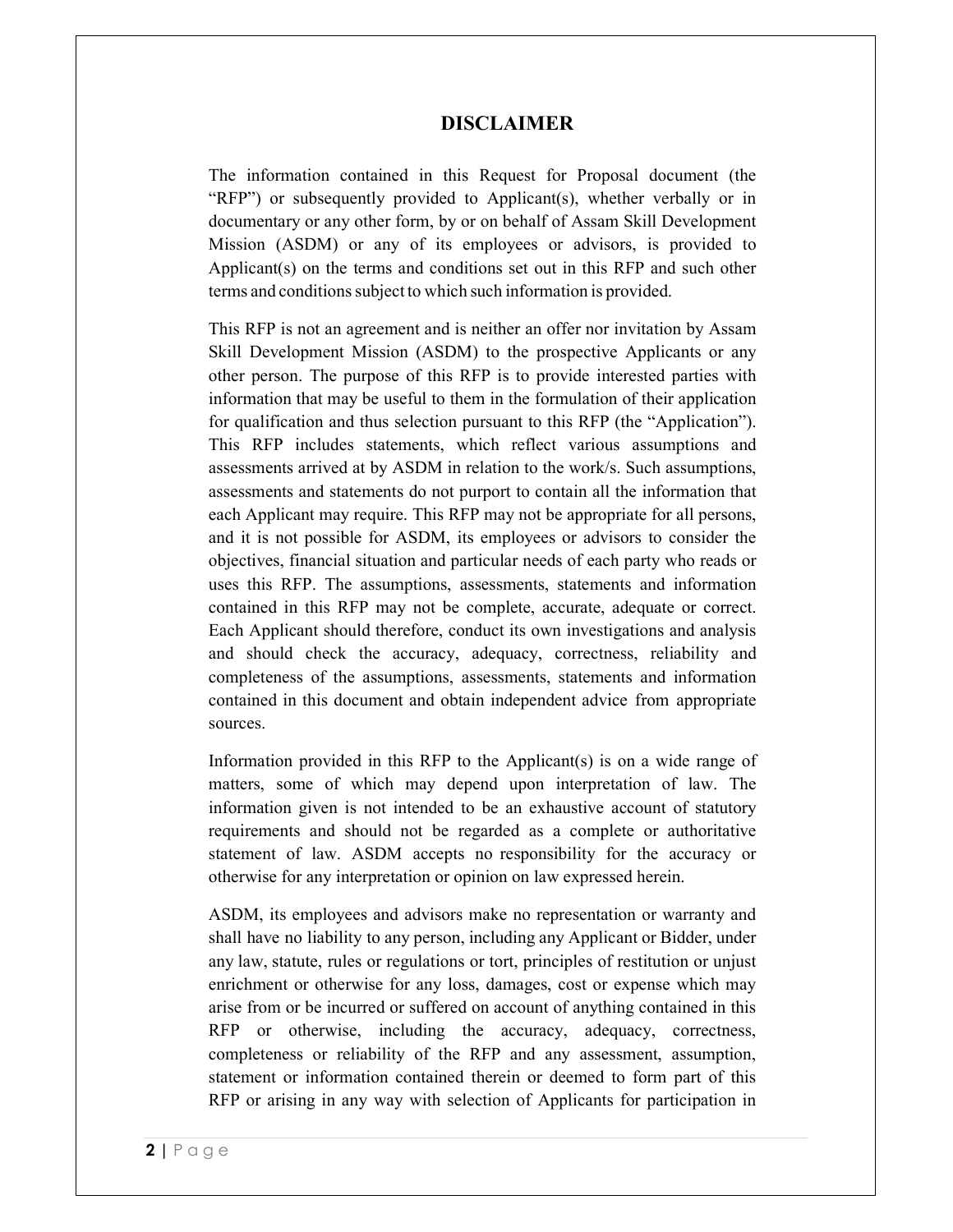the Bidding Process.

ASDM also accepts no liability of any nature whether resulting from negligence or otherwise howsoever caused arising from reliance of any Applicant upon the statements contained in this RFP.

ASDM may, in its absolute discretion but without being under any obligation to do so, update, amend or supplement the information, assessment or assumptions contained in this RFP.

The issue of this RFP does not imply that ASDM is bound to select and shortlist Applications and reserves the right to reject all or any of the Applications or Bids without assigning any reasons whatsoever. The Applicant shall bear all its costs associated with or relating to the preparation and submission of its Application including but not limited to preparation, copying, postage, delivery fees, expenses associated with any demonstrations or presentations which may be required by ASDM or any other costs incurred in connection with or relating to its Application. All such costs and expenses will remain with the Applicant and ASDM shall not be liable in any manner whatsoever for the same or for any other costs or other expenses incurred by an Applicant in preparation for submission of the Application, regardless of the conduct or outcome of the Bidding Process.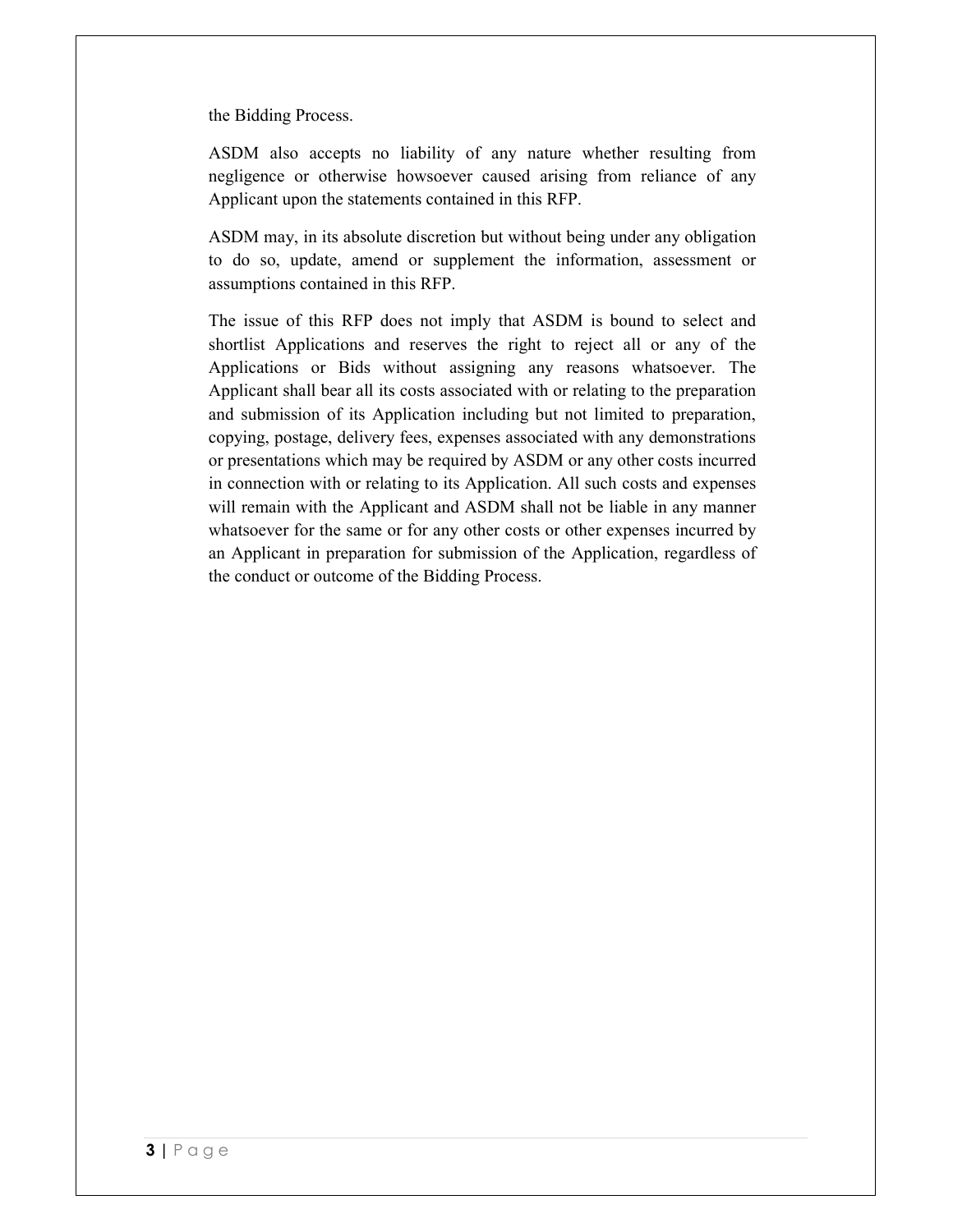# **IMPORTANT DATES & INFORMATION FOR TENDER**

| <b>Tender Floating Body</b>                | $\ddot{\cdot}$<br><b>Assam Skill Development Mission</b>  |
|--------------------------------------------|-----------------------------------------------------------|
| <b>Tender Floating Authority</b>           | Office of the Mission Director, Assam Skill               |
|                                            | <b>Development Mission</b>                                |
|                                            | Nayantara Building (5th Floor), Sixmile,                  |
|                                            | Guwahati, Assam 781022                                    |
|                                            |                                                           |
| <b>Amount Details</b>                      | Email: missiondirector.asdm@gmail.com                     |
| Bid Security/EMD (INR)                     | Rs. 10,000/- by DD                                        |
|                                            | $\ddot{\cdot}$                                            |
| Bid Security/EMD in favor of               | Assam Skill Development Mission                           |
| <b>Tender Dates</b>                        |                                                           |
| <b>Bid Document procurement Start Date</b> | 04/10/2017<br>$\ddot{\cdot}$                              |
| Date & Time<br>for<br>Last                 | 10 / 10 / 2017 5:00 PM<br>$\ddot{\cdot}$                  |
| (Submission)<br>of<br>Receipt              |                                                           |
| Technical & Financial Bids                 |                                                           |
| Date and Time of Opening Technical         | 11 / 10 / 2017 at 11:00 AM<br>$\ddot{\cdot}$              |
| <b>Bid</b>                                 |                                                           |
| <b>Bid Validity Period</b>                 | $\ddot{\cdot}$<br>120 days                                |
| Submission of documents etc.               | Technical Bid and Other Documents to be<br>$\ddot{\cdot}$ |
|                                            | submitted at the Office of the Mission Director,          |
|                                            | Assam Skill Development Mission,                          |
|                                            | Nayantara Building (5th Floor), Sixmile,                  |
|                                            | Guwahati, Assam 781022                                    |
| Submission in 3 sealed packets             | $\bullet$<br>Packet A: Pre-Qualification related          |
|                                            | documents along with EMD                                  |
|                                            | Packet B: Technical Evaluation related<br>$\bullet$       |
|                                            | documents                                                 |
|                                            | And<br>$\bullet$                                          |
|                                            |                                                           |
|                                            | Packet C: Financial Proposal                              |
|                                            | All packets to be clearly marked as Packet A /            |
|                                            | B/C                                                       |
|                                            | All 3 packets should be put into one master               |
|                                            | packet / envelope clearly specifying the                  |
|                                            | Proposal Name, Number, date and Bidders                   |
|                                            | details.                                                  |
| <b>Officer Inviting Bids</b>               | Mission Director,<br>$\ddot{\cdot}$                       |
|                                            | Assam Skill Development Mission                           |
|                                            | Nayantara Building (5th Floor), Sixmile,                  |
|                                            | Guwahati, Assam 781022                                    |
|                                            |                                                           |
|                                            |                                                           |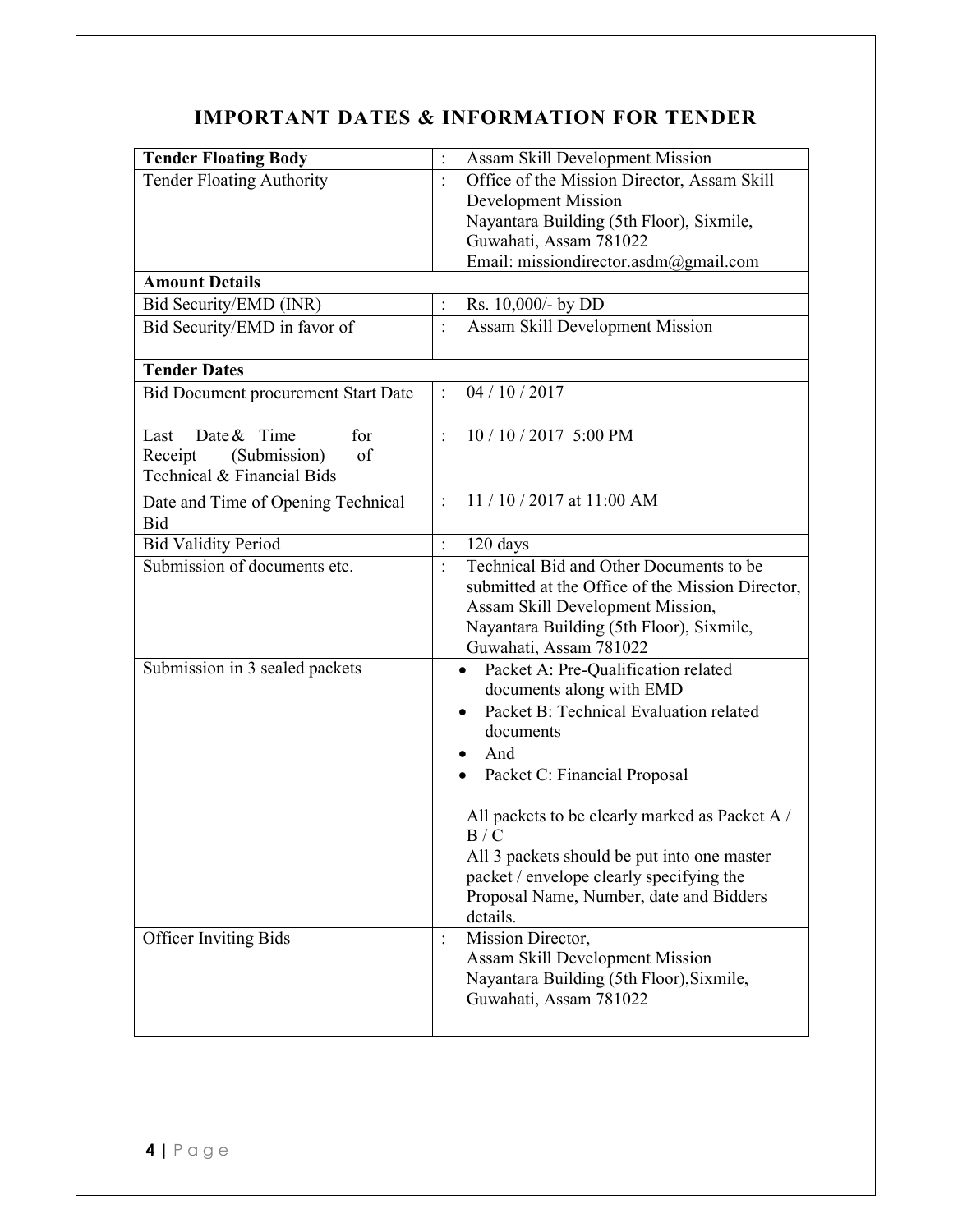## **1. INTRODUCTION**

#### **1.1 BACKGROUND**

- 1.1.1 The Assam Skill Development Mission, Government of Assam is the Nodal Body for implementation of Skill Development Schemes in the state of Assam.
- 1.1.2 ASDM would like to develop a 'one stop' mobile application on popular mobile platforms such as Web, Android and iOS to facilitate easy and navigation based access to the registered, enrolled and placement of the skilled individuals pertaining to all the forty (40) Skill Sectors as defined by the respective Sector Skill Councils affiliated to NSDC. ASDM envisions to develop a resource pool/monitoring & analytics tool to add towards the positive development of the sector.
- 1.1.3 ASDM expects to involve a large congregation of unemployed skilled youth successfully completing training under the Training Partners of ASDM on a short-term and long-term basis as desired or demanded by the recruiters who may use the App.

#### **1.2** REQUEST FOR PROPOSAL

- 1.2.1 ASDM, Govt. of Assam wishes to appoint a vendor for development of the mobile application in the 2 platforms namely Android, iOS along with web based version of the same for Assam Skill Development Mission.
- 1.2.2 ASDM invites detailed proposals (Qualification, Technical and Financial Proposals together referred to as "RFP") from capable agencies. The Scope of Services forming part of the Assignment has been set out in Section 2 of this document.
- 1.2.3 The Proposals would be evaluated on the basis of the evaluation criteria set out in this RFP ("Evaluation Criteria") to identify the successful Bidder for the Assignment ("Successful Bidder").

#### **1.3** BRIEF DESCRIPTION OF THE BIDDING PROCESS

- 1.3.1 ASDM intends to follow a 'two stage' bid process for selection of the successful agency, as outlined in this RFP.
- 1.3.2 The Bidders would need to submit, within the Proposal Due Date as prescribed under the "Important dates & information for Tender" of this RFP; Qualification, Technical and Financial Proposal in the prescribed formats.
- 1.3.3 ASDM would evaluate all the Submissions in accordance with the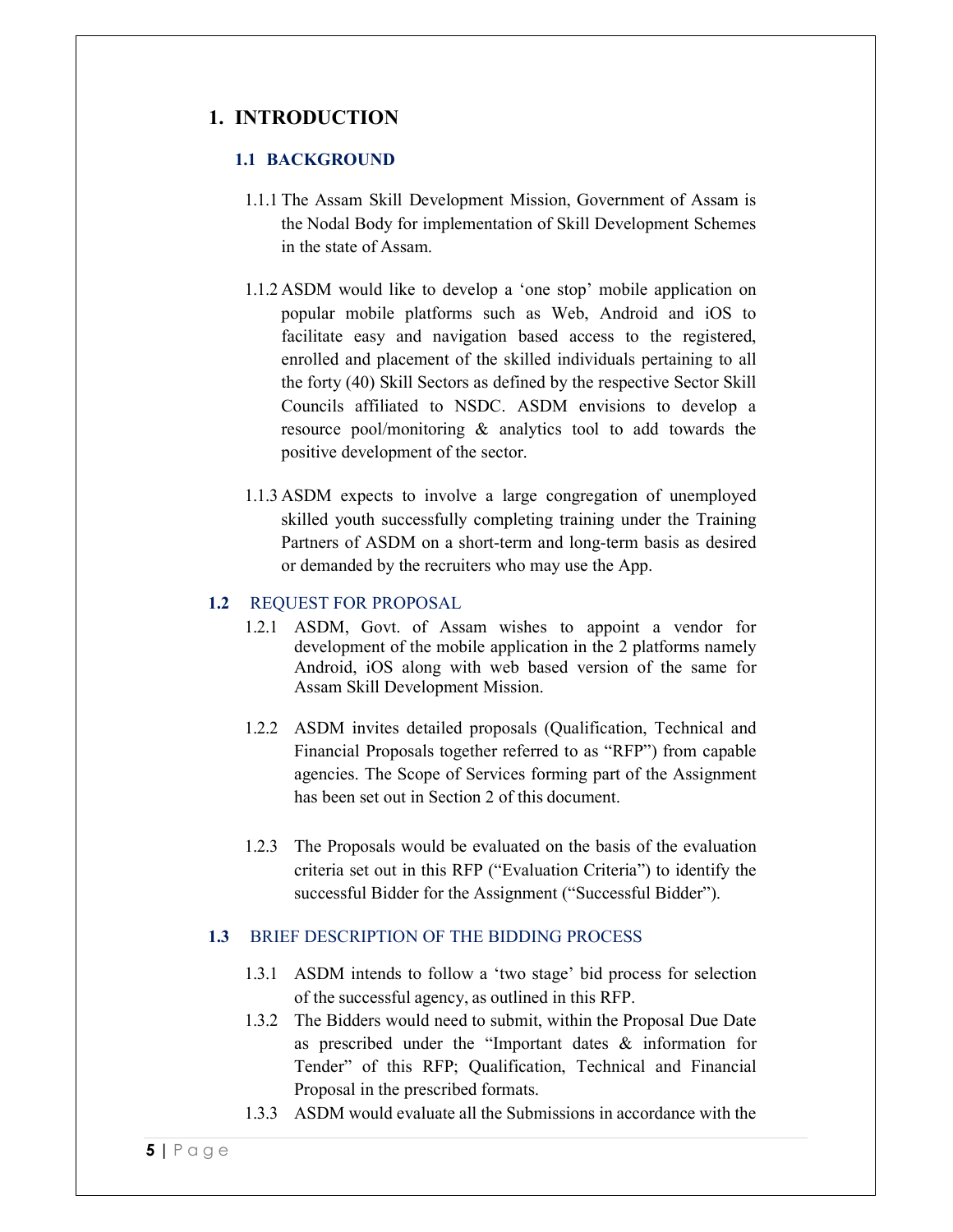evaluation criteria set out in Section-4 of the RFP to select a qualified bidder.

#### **1.4** OBTAINABILITY OF RFP DOCUMENT

The RFP would be available at the Office of the Managing Director, Assam Skill Development Mission, Nayantara Building (5th Floor), Sixmile, Guwahati, Assam 781022. It may be noted that all subsequent notifications, changes and amendments in the assignment/ documents would be posted on the website http://asdm.assam.gov.in

## **1.5** GENERAL INSTRUCTIONS

- 1.5.1 The language of the Bid and related documents and correspondences shall be in English language.
- 1.5.2 The Bidder shall provide all the information sought under this RFP. ASDM will evaluate only those Bids that are received in the required formats and complete in all respects.
- 1.5.3 The Bid shall be typed or written in indelible ink and signed by the Authorized signatory of the Bidder who shall also initial each page. All the alterations, omissions, additions or any other amendments made to the Bid shall be initialed by the person(s) signing the Bid.
- 1.5.4 Bidders are encouraged to submit their respective Bids after exercising due diligence of factors influencing the implementation of the Project applicable laws and regulations, and any other matter considered relevant by them.
- 1.5.5 The Proposals would be evaluated on the basis of the evaluation criteria set out in this RFP ("Evaluation Criteria") to identify the successful Bidder for the Assignment ("Successful Bidder").
- 1.5.6 The Bidder shall be responsible for all costs associated with the preparation of its Bid and its participation in the bidding process, including but not limited to field investigations, data gathering, analysis, design etc. as also any discussions/negotiations. ASDM will not be responsible nor in any way liable for such costs, regardless of the conduct or outcome of the bidding process.
- 1.5.7 ASDM may modify the RFP by issuing an Addendum before Due Date. Any Addendum thus issued shall be part of the RFP and shall be hosted on the website (asdm.assam.gov.in). ASDM will assume no responsibility for non-receipt of the Addendum.
- 1.5.8 Bidders will not be permitted to alter or modify their bids once submitted.
- 1.5.9 ASDM shall not be liable for any omission, mistake or error on the part of the Bidder in respect of any of the above or on account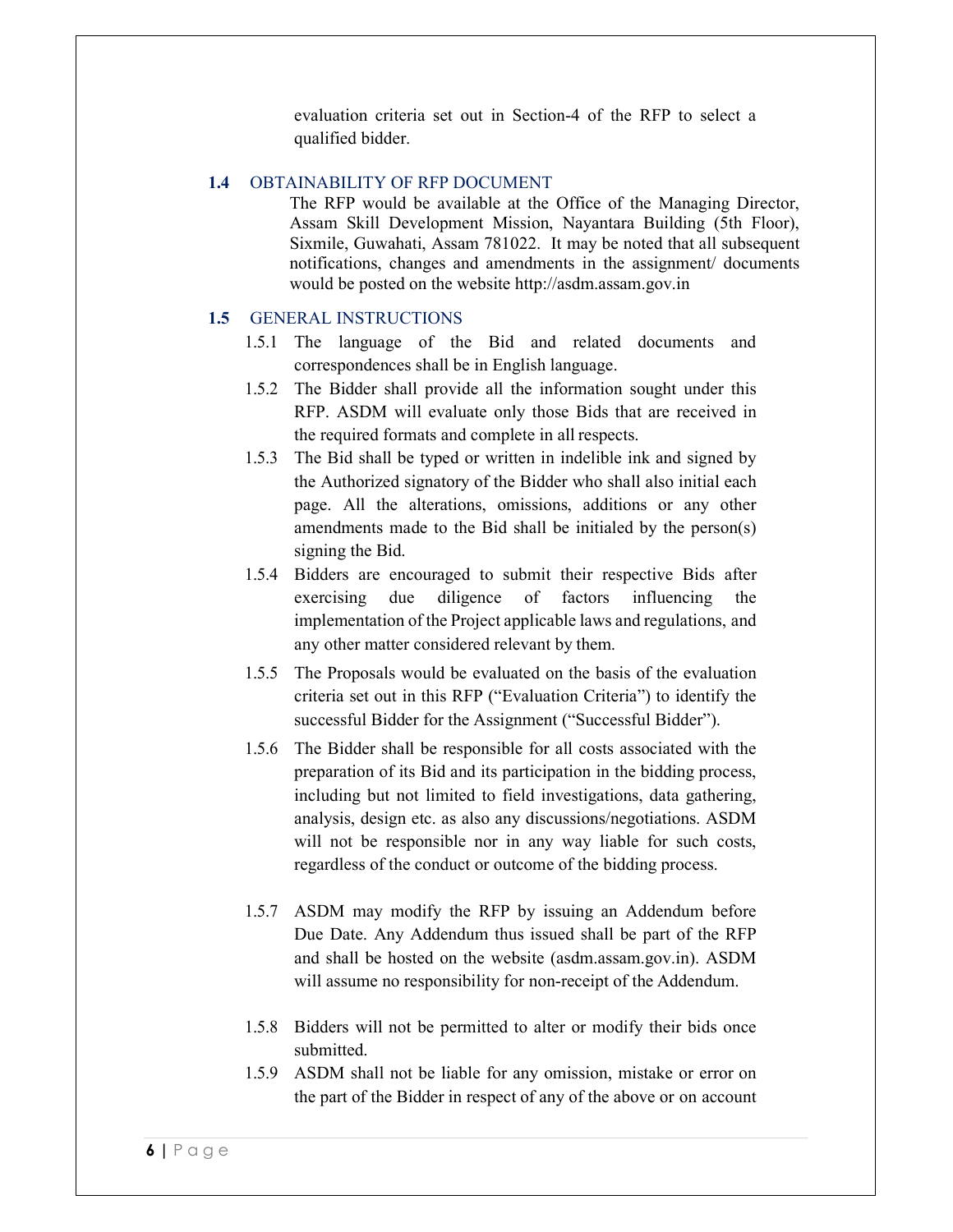of any matter or thing arising out of or concerning or relating to the RFP, the bidding documents or the bidding process, including any error or mistake therein or in any information or data given by ASDM.

- 1.5.10 Any Bid not accompanied by the EMD shall be rejected by ASDM, as non-responsive.
- 1.5.11 The bidders may address their queries, if any to the following email id: missiondirector.asdm@gmail.com on or before 07 / 10 / 2017.

## **2. TERMS OF REFERENCE**

#### **2.1** SCOPE OF SERVICES

#### **Objectives**

The core objectives of the mobile app development project are:

- a. "One stop platform" for candidates trained in all 40 sectors and their respective Job-Roles under the framework of the 40 Sector Skill Councils affiliated to NSDC, online enrollment for the training program, online registration for the certified trained individuals with scope for profile creation of all stakeholders and navigation based search option for recruiters to find skilled individual with their pin point location, essentially improving the hiring experience of the recruiters/public for long term and short term engagements.
- b. To monitor performance of Training Centres, Candidates, recruiters through feedback systems and video live streaming
- c. To provide a two-way communication system for (Chat & call interface) the unemployed skilled candidates trained under the Training Partners of ASDM and potential recruiters prior to hiring for scaling of the interests of both the parties and user feedback system including grievances by stakeholders, public.
- d. Build the app with adherence to ensure a smooth user experience.
- e. Facilitate user engagement by enabling users to share their experiences and reviews as feedback regarding the App.
- f. Promote a spirit of competition for better performance among the trained skilled candidates available for hiring by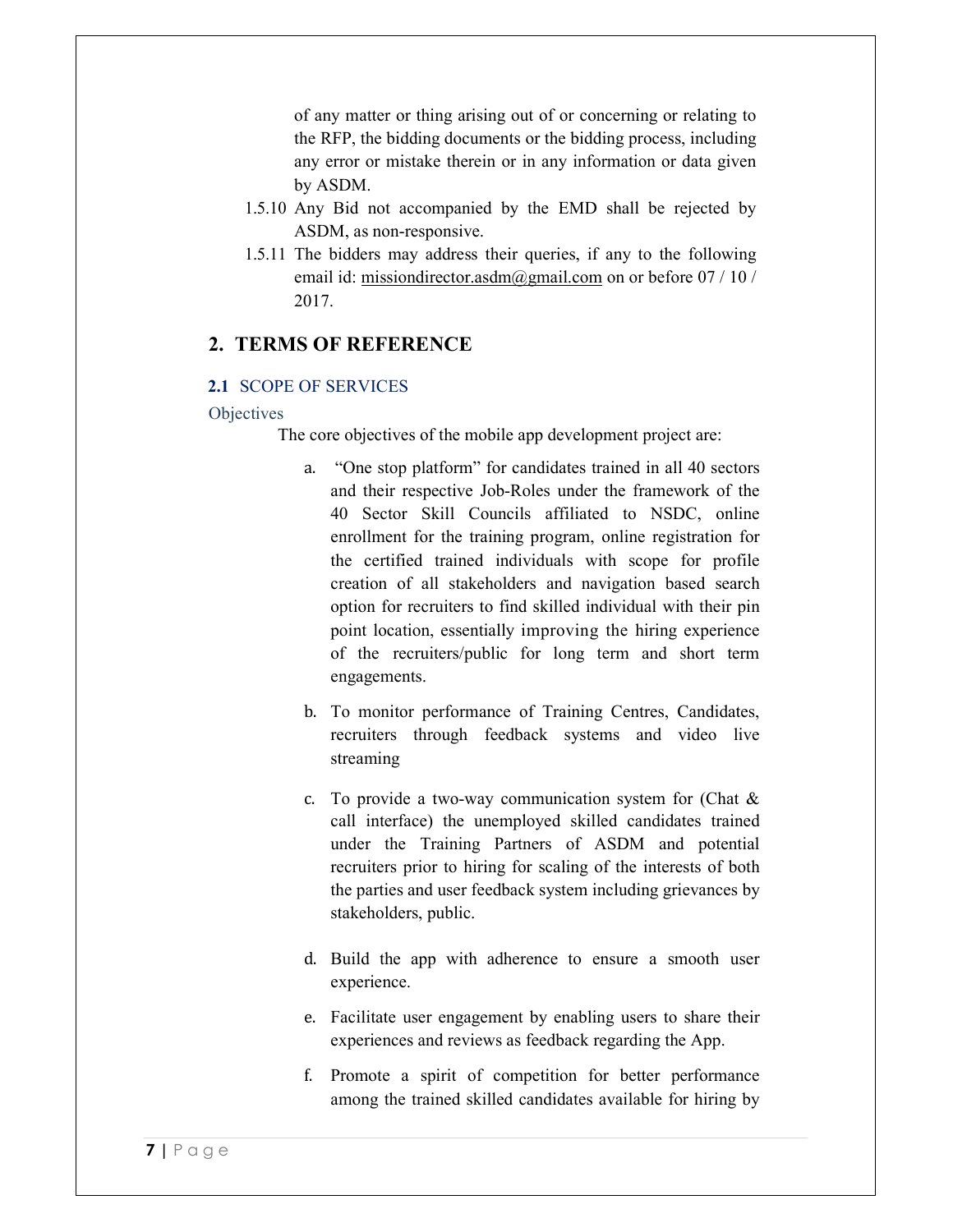facilitation of past employer/recruiter experience as feedback and rating per individual candidate.

- g. Make it easy for the users by providing latest updates, integrated search feature, important events, etc.
- h. Make the app accessible on all major mobile Operating Systems like android, iOS and web.
- i. To ensure device independence of the mobile app

### **Implementation Model with Timelines**

The entire app development project has to be implemented in a phased manner. Before Final Go‐live, the app must be hosted in different environments (vis Staging, Development, Testing, Pilot). Once the Pilot Environment is up with phased deployment of feature and solution (which would be similar to production environment), ASDM would utilize it till full solution is provided. This is required to make sure that the software is optimally utilized looking at the timeline of Skill development mission.

| #              | Activity / Task / Milestone                                                                                                      | Time of<br>completion<br>(In Days) |
|----------------|----------------------------------------------------------------------------------------------------------------------------------|------------------------------------|
| 1              | Project Start                                                                                                                    | T                                  |
| $\overline{2}$ | Requirement Gathering and Planning                                                                                               | $T+7$                              |
| 3              | Submission of requirement gathering documents<br>& Approvals documents                                                           | $T+9$                              |
| $\overline{4}$ | Submission and approval of UAT Plan                                                                                              | $T+10$                             |
| 5              | Design & Development<br>(including)<br>App<br>acceptance in line with UAT<br>plan<br>and<br>application testing) in phasedmanner | $T+19$                             |
| 5.1            | User Interface (Design/Layout) with defined<br>sections and sub-sections.                                                        | $T+12$                             |
| 5.2            | Interface & Functionality for adding new<br>Listings                                                                             | $T+15$                             |
| 5.3            | Search available on the Map for Job Roles                                                                                        | $T+19$                             |
| 5.4            | Trained individual's account creation and ability<br>to update locations                                                         | $T+24$                             |
| 5.5            | Integrated Mobile Application<br>(BetaVersion)                                                                                   | $T+28$                             |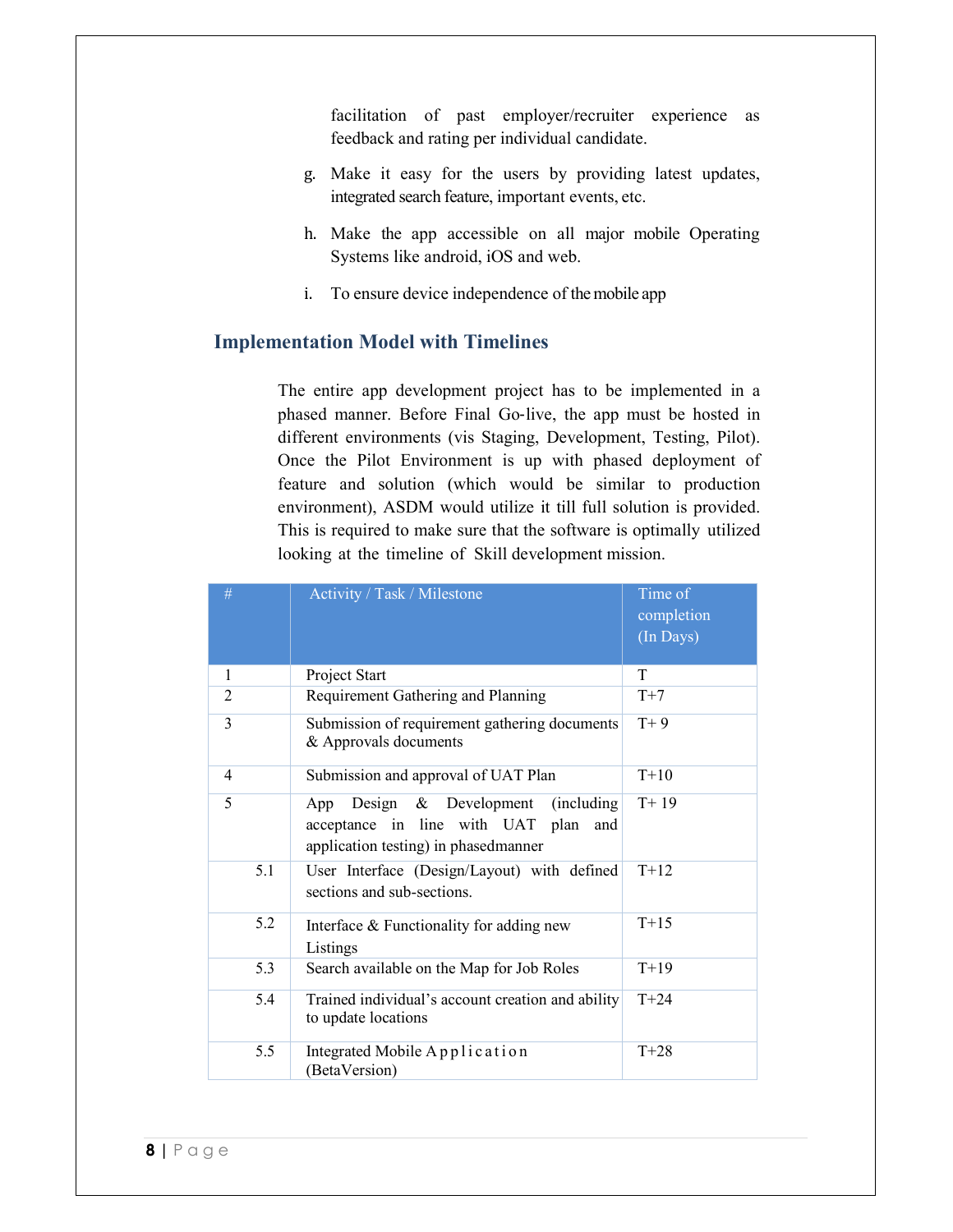| #  | Activity / Task / Milestone                                         | Time of<br>completion<br>(In Days) |
|----|---------------------------------------------------------------------|------------------------------------|
| 6  | Hosting at staging server (for security<br>audit, training and UAT) | $T+29$                             |
| 7  | <b>UAT</b>                                                          | $T + 32$                           |
| 8  | Security and Load Testing                                           | $T + 34$                           |
| 9  | Go-Live                                                             | $T + 38$                           |
| 10 | Final Acceptance Testing and Sign Off by Client                     | $T + 45$                           |

*\*\*'T' refers to project start date. This refers to the day of issue of Letter of Intent.* 

*Above timelines are mentioned for Application Service Provider to perform various activities under given milestones. Time taken by ASDM for evaluation and approval of deliverables will be excluded from the above timelines. The requirements under each phased activity can be found in the Scope of Work detailed below.* 

### Scope of Work

The development of the ASDM mobile application is to be completed over a span of 45 days from the issue of Letter of Intent. The features and modules required to be enabled under the application are as follows:

#### General Requirements

- 1. The Mobile Application must be available on Tablets and mobile, and must be compatible with major operating systems of tablets and mobile. Currently it is envisioned to develop the app for following  $OS$ 
	- a. Android
	- b. iOS and
	- c. Web version of the same
- 2. The Application Service Provider has to define the User Experience strategy under the following heads:
	- a. Define feature sets to be provided on mobile application based on client requirements especially keeping in mind the functionalities required for the Assam Skill Development Mission.
	- b. Secondary research on skill related training programs and recruiter's requirements related to hiring trained individual.
	- c. Creation of policy related to terms of usage, privacy policy, content management policy etc, in consultation with ASDM and as per major App hosting platform (Android, iOS and web) standards.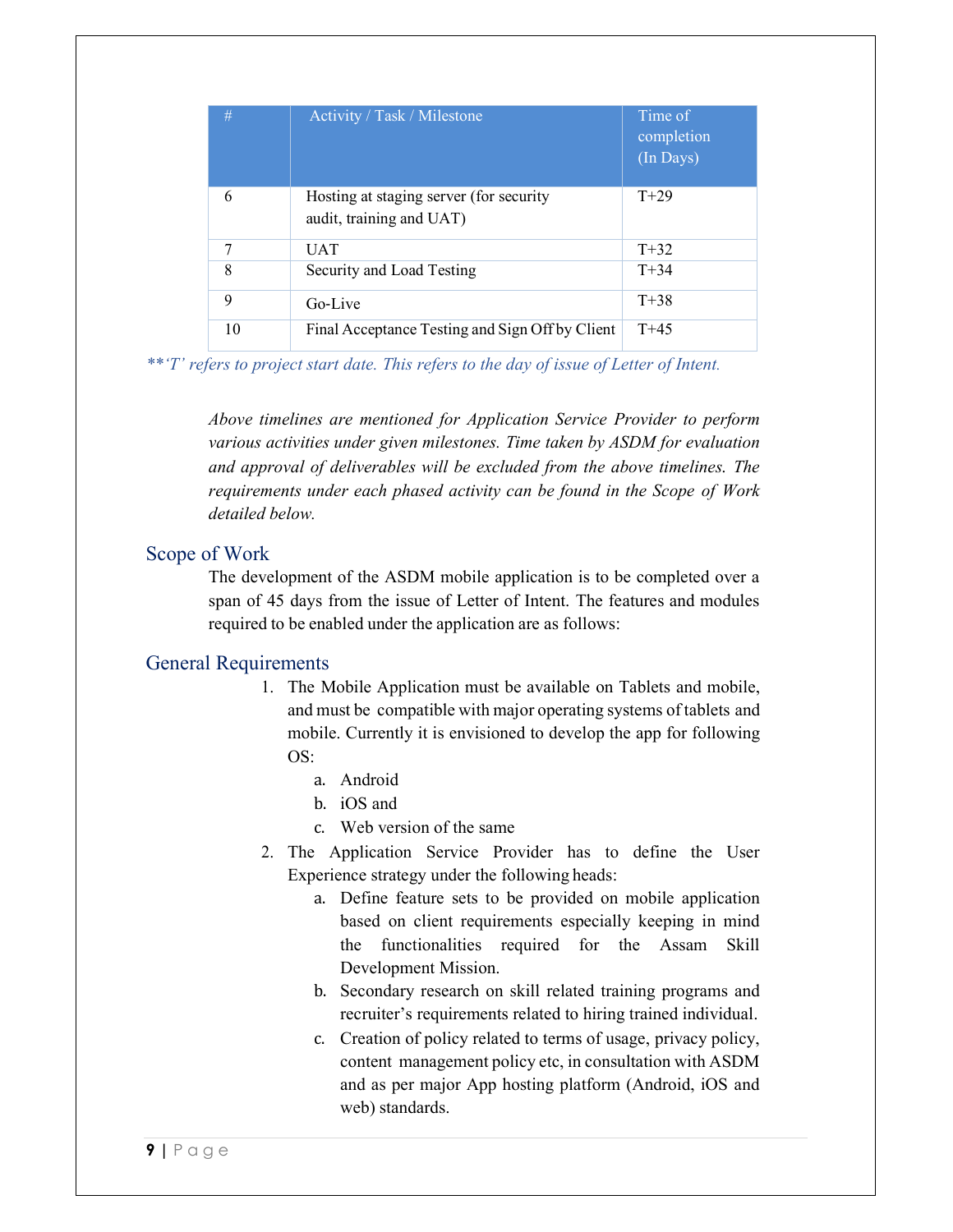- 3. Create a consistent and delightful user experience with consistent and unique themes and layouts which flows in from the overall brand values of ASDM and the spirit of the 'ASDM' along with user goals. However, it does not provide any branding rights or marketing rights or advertising rights to the Application Service Provider, all the rights are reserved by ASDM.
- 4. Define screen layouts and navigation to ensure delivery of structured content with easy and intuitive navigation.
- 5. The downloaded and working apps should update and synchronize data from the server for technical updates and user information like contacts, photo, location, SMS and emails etc. only if accepted by user as per the policy related to terms of usage, privacy, content management etc. The mobile app to be hosted by the application developer on all App stores.

## Specific features

The successful Application Service Provider should propose new solution to cover requirements (features and functionalities) at least under the following heads:

#### **Support**

- 1. The Application Service Provider shall timely update the Office of The Assam skill development Mission on the collected information (user feedback on facilities & overall App performance)
- 2. The Application Service Provider must provide support to the application from the date of contract till the end of the contract. Support includes and/or changes to the mobile application features, information etc. as required and needed by ASDM from time to time

## Miscellaneous

- 1. The name of the mobile application is to be decided by ASDM
- 2. Bidder must handover the application and its sole rights to ASDM, Government of Assam at the time of expiration of contract; in full running condition, with knowledge transfer to designated IT personals. At the discretion of ASDM the application would be used as deemed fit for the benefit of public
- 3. The mobile application must be available 24\*7 after go‐live, mobile application must be free of cost to the general public and all the users

## Development

#### **Fact Finding and Requirement Gathering**

The Functional Requirements as envisaged for the mobile app are described in this document. The Application Service Provider needs to Study these carefully and should consult with the concerned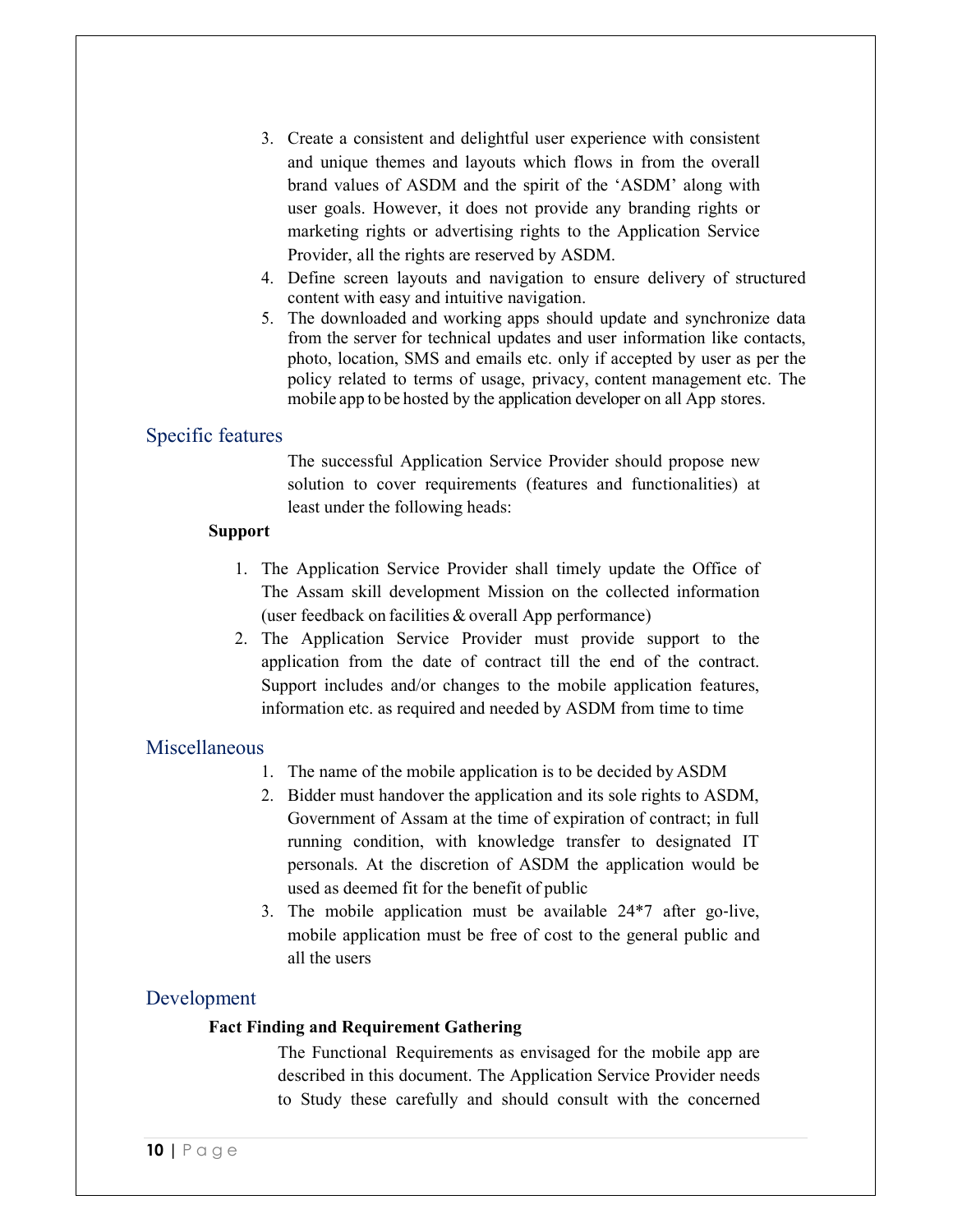ASDM officials whenever necessary to obtain more details on the requirements of the project. It shall be the duty of Service Provider to refine functional requirements as needed during requirement gathering exercise. The Application Service Provider shall prepare detailed requirement gathering documents, for which the agency shall have a comprehensive discussion with ASDM officials and other stakeholders to ensure that each of the requirements mentioned in this RFP is covered. After approval of requirement gathering documents by concerned officials at ASDM, the Application Service Provider will start App Development.

## Unique designs of Portal

#### **Design Structure**

- 1. The Application Service Provider needs to submit at least 1 home page and internal pages design layouts for approval
- 2. Approved design should have at least 2 colour themes and one high contrast colour theme
- 3. Homepage should be attractive and well‐constructed, so that it makes a good first impression to all app visitors
- 4. Homepage should clearly communicate the purpose, and show all major options available on the app
- 5. A consistent page layout must be maintained throughout the app
- 6. All the 40 sectors framed by the respective Sector Skill Councils affiliated to NSDC should be visible on the first screen and should not go inside another activity
- 7. All the relevant job roles (as selected and suggested by ASDM) as framed by the 40 respective Sector Skill Councils affiliated to NSDC must be visible.
- 8. Graphic elements like buttons and icons should be simple and their meaning and symbolism should be self‐explanatory and relevant
- 9. Wherever a graphic is used meaningful 'alt text' may be given
- 10. There must be adequate colour contrast between text and background
- 11. Image should only be used when it adds value to the content.
- 12. Easy access to the homepage should be provided from every page
- 13. The user must also be provided with an option to save favorite: sectors, job-roles and candidates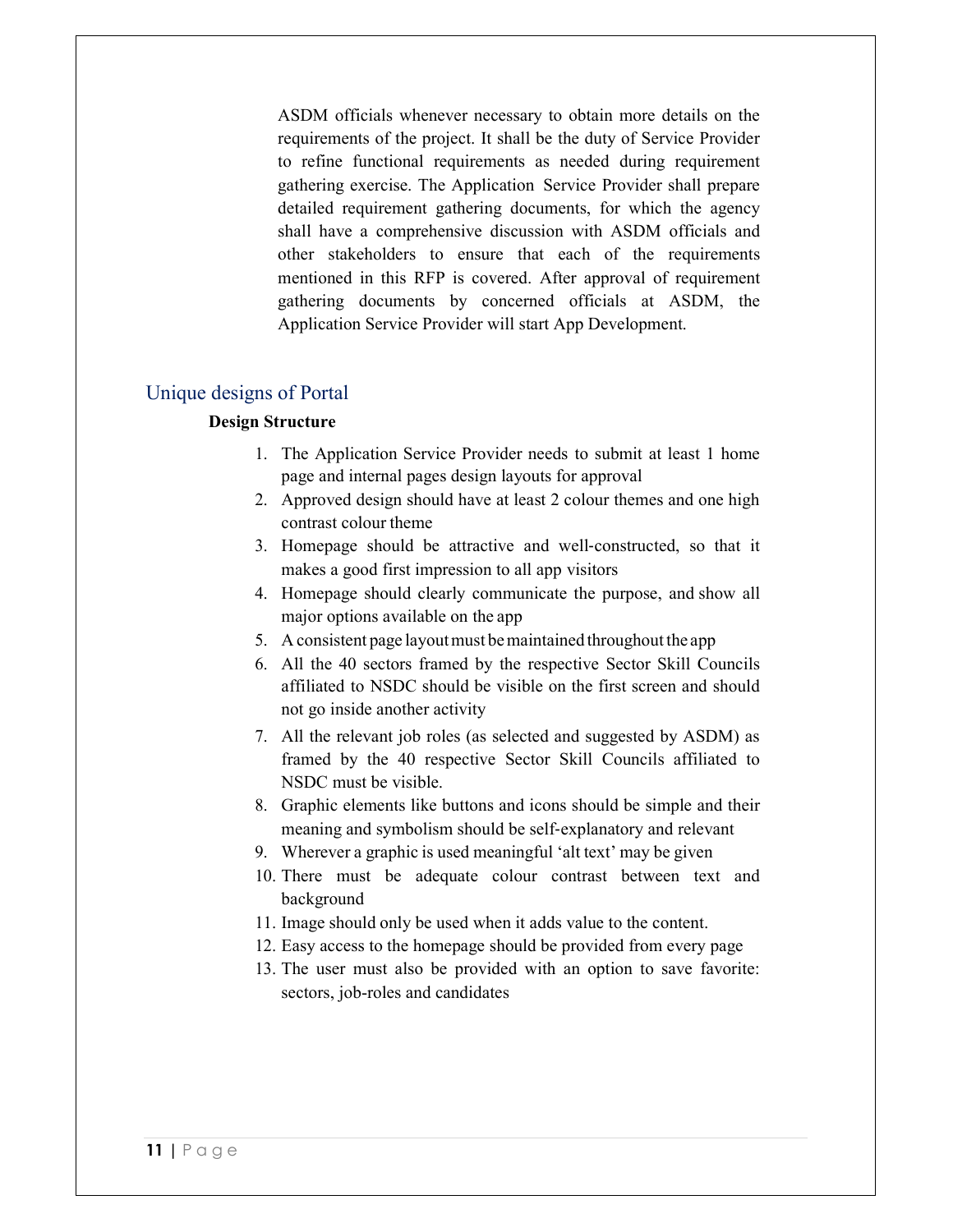### **Compatibility & Scalability**

- 1. The design of the app should adjust according to the screen size
- 2. Design should be device independent and compatible to Tablets  $\&$ Mobiles
- 3. Design should not be font dependent. The content of the app should be readable with default standard fonts
- 4. Design interface should be easy to configure, customize and extend
- 5. Usage of HTML 5 and Responsive Grid system would be preferred
- 6. Optimized compressed CSS and JS should be used to allow minimum load time
- 7. All styling should be handled through external style sheet. All the HTML tags should be styled through CSS, so that it should be uniformly consistent at each location where ever used
- 8. The app in the Android  $\&$  iOS platforms should be developed using native Android Java and Swift respectively

## Functional Requirement

#### **Role Based User Access**

#### *Admin Role*

- 1. Administrator log-in with complete access
- 2. Only administrator can have the rights to permanently delete the content from the app, that too only after taking proper back‐up of the entity/system
- 3. Only Admin should be able to add/delete the Sectors, Job Roles, Training Centers, regulate Hiring Charges per Job Role.
- 4. Only Administration can read live stream data for monitoring purpose of Training centers, etc.
- 5. Only admin access to registration for training and trained individuals with respect to the Sector, Job role, Training Center
- 6. Continuous monitoring  $\&$  tracking of the activities of the trainees undergoing training till engaged in a job and thereafter job shifts, engagements and disengagements
- 7. Grievances submitted through the App must be accessible at first hand to Public Grievance Officer and Administration for furtherance to appropriate stakeholders

#### *Employer/Public User Role*

- 8. Employers/recruiters can view data on trained candidates undergone training under various courses with course, training center details, certificates etc.
- 9. GPS tracking of the trained individual for live booking for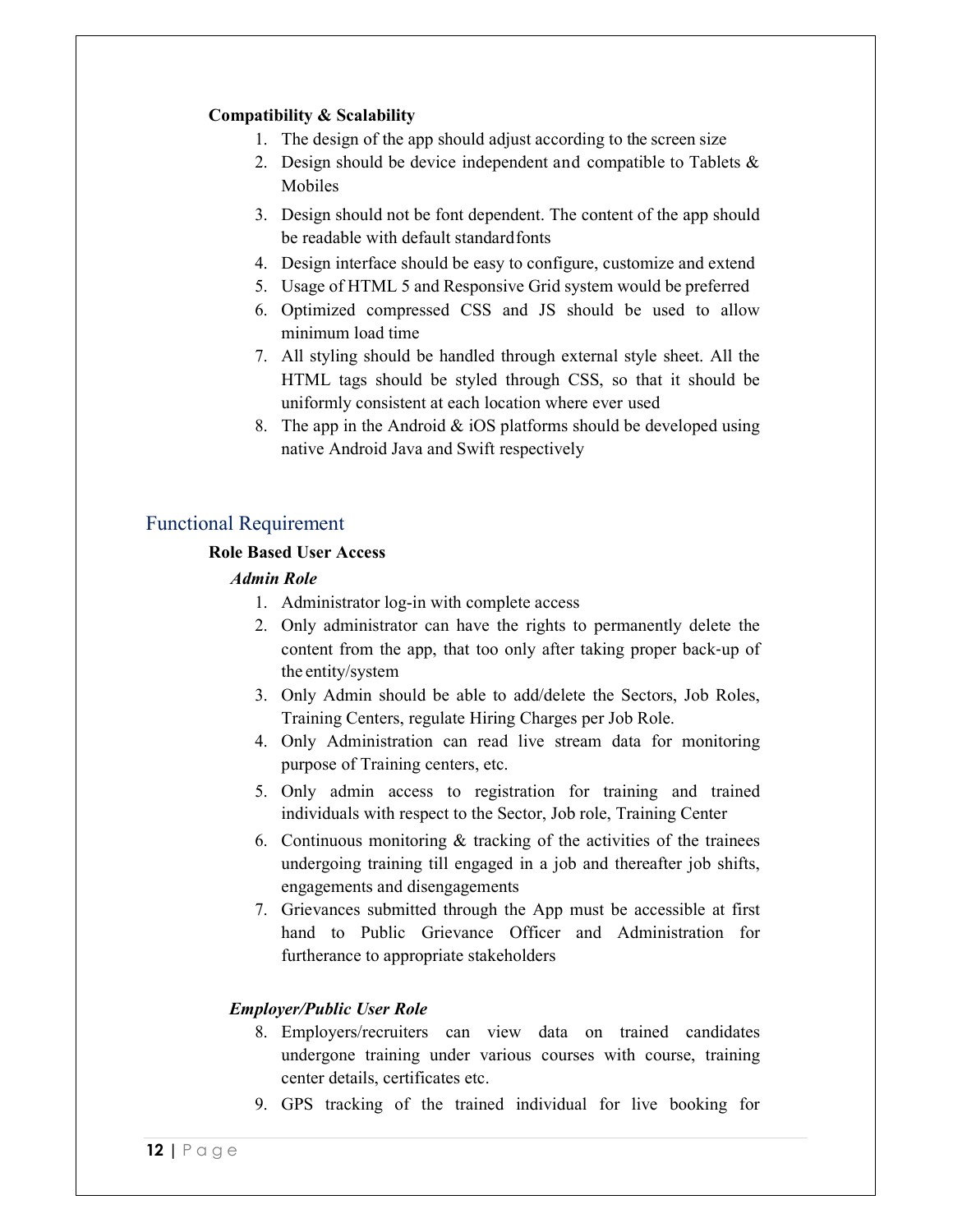engagement or recruitment

- 10. Chat, call back request, call interface to communicate with the trained candidates
- 11. Recruiter Login and the recruiter should be able to place demand before candidates are passed out to ASDM for specific Job Roles or Multiple Job Roles at single or multiple locations
- 12. Availability of the Trained Skilled candidates should be shown to Employers/Public
- 13. Trained Skilled candidates should be searchable in map or manually (location wise) for booking/hiring
- 14. Complain/Grievance filing with audio/audio-visual/image or text file format uploading
- 15. Skilled candidate rating and Feedback system for employer

#### *Skilled Candidate Role*

- 16. Trained candidate login; candidates should be able to update their work location (area)
- 17. Chat and Call Back interface to communicate with interested employer
- 18. The trained candidates should be able to able to update their work engagement status such as: Available/ Engaged/ Out of Station/ Switch Off mode
- 19. The Skilled candidates can view their track record
- 20. Complain/Grievance filing with audio/audio-visual/image or text file format uploading
- 21. Recruiter/employer rating and feedback system for candidates

#### *Trainee Role*

- 22. The trainees under all the courses can access study material / course details in audio, audio-visual, image and text document format pertaining to their courses for view and download
- 23. The trainees can view their track record since enrollment
- 24. Complain/Grievance filing with audio/audio-visual/image or text file format uploading

#### **Localization**

- 1. The mobile app should be Multilingual with scope to accommodate English, Assamese, Hindi, Bengali and Bodo languages. The default language should be English, unless chosen otherwise by the user.
- 2. The application should be developed in an appropriate format to provide appropriate support for most of the languages in order to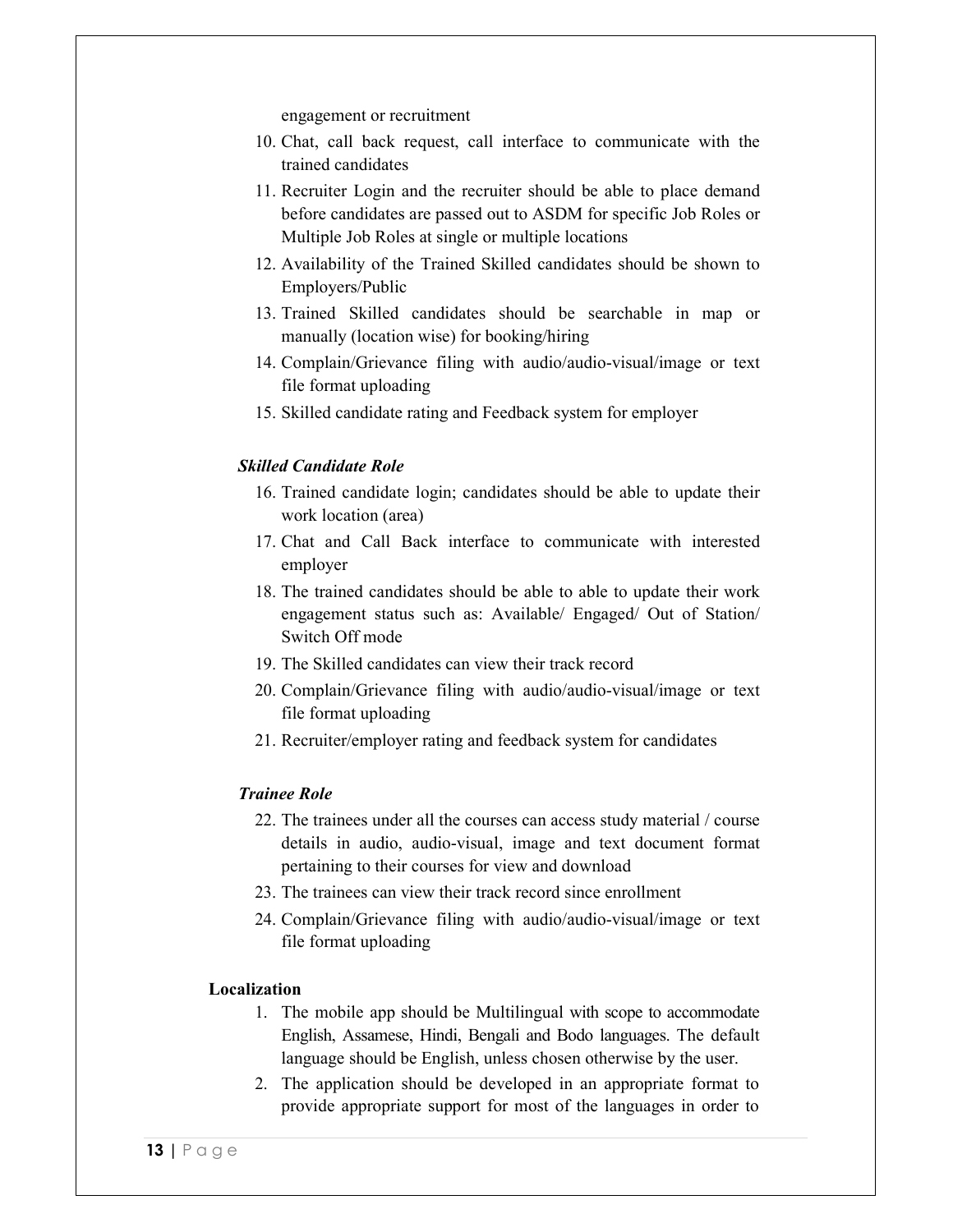accommodate other languages apart from those mentioned above, if need arise.

#### **Version History**

- 1. CMS portion of the mobile application should have version management system. Each time publishing of content should create a version of the content.
- 2. Admin should have the facility to view all the versions and rollback the old content.
- 3. Version Number, publishing version major minor and keeping records up to max versions should be configurable.

#### **Search Features for mobile application**

- 1. The app should have a keyword based Job Role search for Multiple languages.
- 2. To search specific record each section/module should have parameterized search

#### **Usage Statistics**

The usage generator must allow comprehensive usage statistics to be gathered, including: user downloads, region wise statistics, most used pages and links, daily usage analytics reports including periodic comparative analysis reports for number of skilled manpower, number of Training Partners, Training Centres, Employers, Employability, Skills, Job Roles, etc., leaving scope for flexible analysis for the purpose of planning.

#### **Online Repository of Study Materials cum e-library**

The App must have an online repository of study materials pertaining to all Job Roles comprising materials in audio, visual, audio-visual and text document format with option for view and download by candidates undergoing training

#### **Public Grievance Redressal System**

The App must have a dedicated feedback system for Public Grievances to be accessed by any stakeholder or end user for submission of grievances against any stakeholder/authorized personnel pertaining to any matter. The option should be made available to all stakeholders for submission of grievances with option to upload supporting documents in audio, visual, audio-visual and text document format. The grievance must show up at the CMS with notification to Public Grievance Officer and Administration for furtherance to concerned stakeholder. The scope for forwarding of grievance to relevant authority by the Public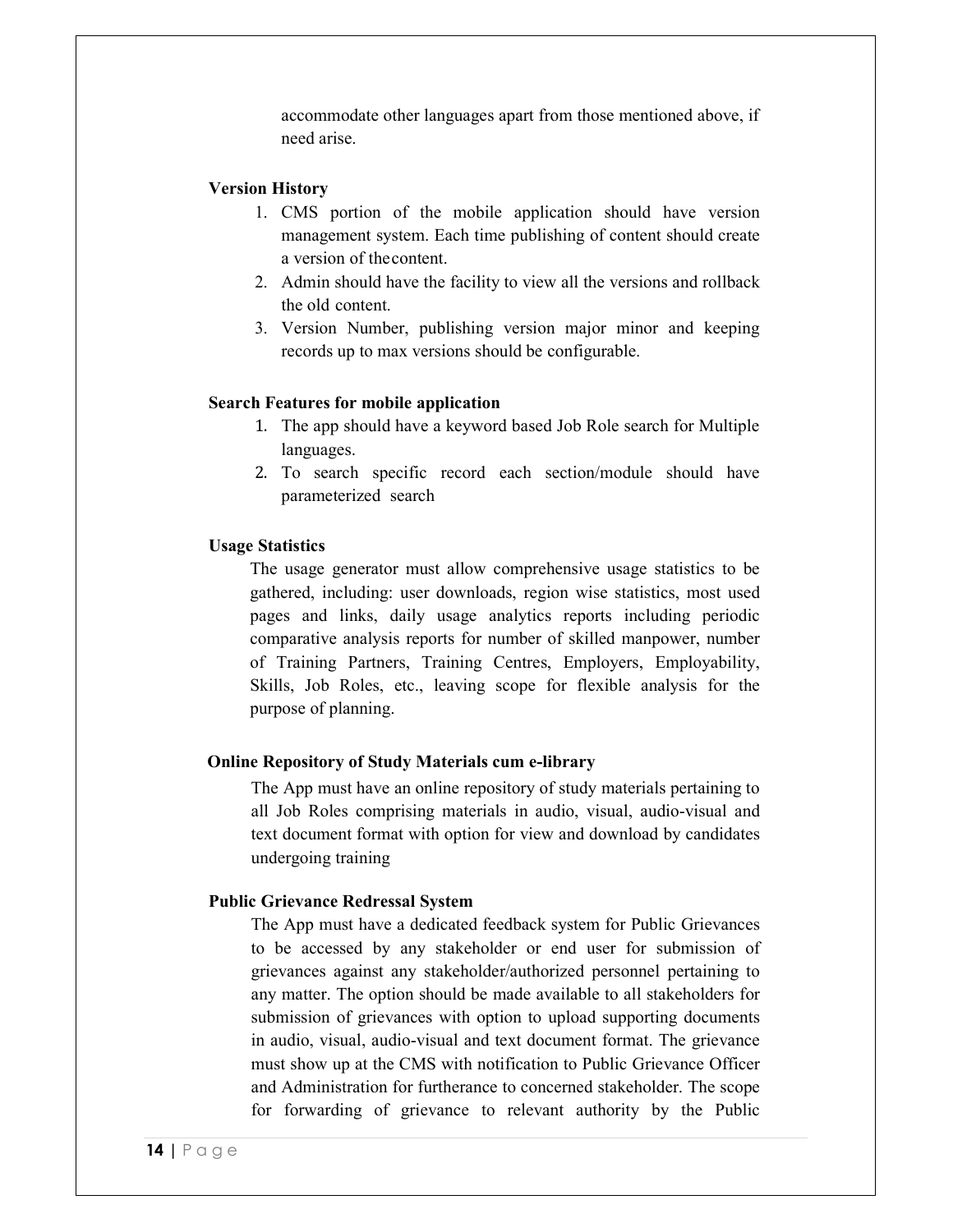Grievance Officer may be integrated with the App on need basis

#### **Video Live Streaming Readability**

The App must be capacitated to read live stream videos for monitoring purpose. The videos may be streamed using IP cameras or through the App to be uploaded on the server. The live stream content must be accessible only to Administration through the CMS

#### **Integration of BHIM/Payment Gateway**

The App must have scope for integration of BHIM/Payment Gateway for payment of services to the Skilled Manpower by the employer, etc., on a need basis

#### **Security Features**

The mobile app should have the following security features:

- 1. Audit trail at administrator level should also be enabled. It should capture each activity done by each authorized user, IP address, Time stamp etc. to track that who, when and from where has done what changes in the application.
- 2. The app should be able to generate email and SMS Alerts and also historical report in the security report viewable to the administrator containing the Time, IP address of attackers, the page under attack, and the parameter under attack with the attack values
- 3. There should be a provision of blocking any IP or Network by assigning IP Address range from accessing the pages of admin module of the app; also the main app (so that identified attackers can be blocked)
- 4. The admin module, up loader module should be in separate folder so that HTTPS can be configured on the functionality that requires login action to be done. Administrator Panel should be secure enough. Other than username password there should be other secure means for login into admin panel. Onetime password and digital certificate based login facility may be provided on a need basis

#### Non-Functional Requirement

- 1. **Scalability:** The architecture is capable to take care of high volume traffic
- 2. **Portability:** The application components should be portable with minimal effort
- 3. **Expandability:** It's easy to extend the services provided with minimal changes to other components – that is allowing easier development of new applications based on the existing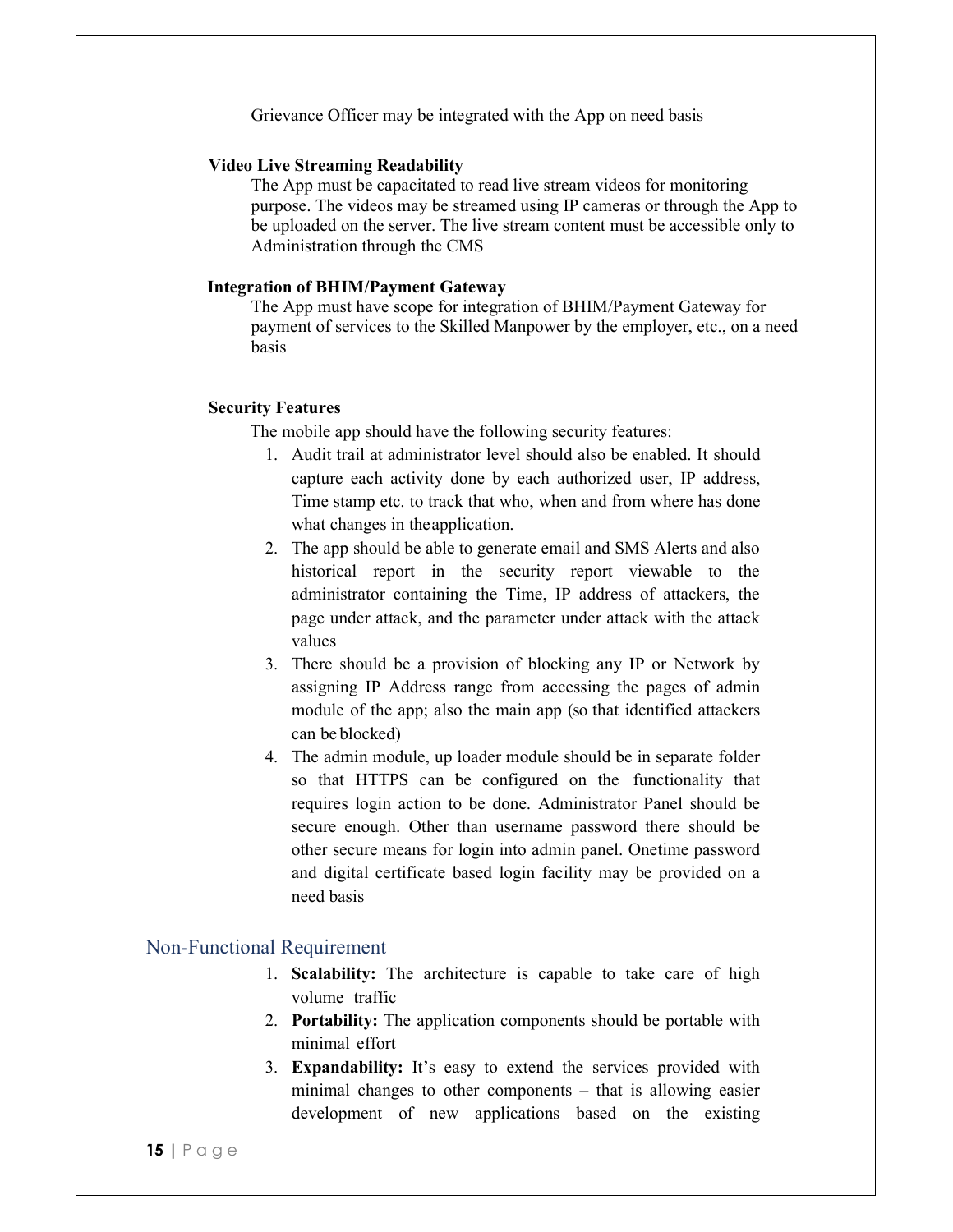components and layers

- 4. **Availability:** The services at each layer allow for high availability
- 5. **Reliability:** The data being transferred and the processing of the same are reliable. That is, persistence must be provided at each layer and each interface between layers
- 6. **Recoverability:** The manner in which the system recovers from failure
- 7. **Backup and Restoration**: Provide the back‐up and restore functionality for the application
- 8. **Interoperability:** Interoperability features permit the underlying disparate sub systems or external systems to work together seamlessly, while hiding much of the complexity required joining these pieces together.
- 9. **Administrative & Management Capability**: The services provided at each layer shall be easy to manage (with a clear interface for administration). Also, the component must be able to interface with the standard monitoring tools available
- 10. **Security capability**: Provides services to protect access to sensitive resources or information
- 11. **Font resizer**: Options given for different sizes of font for old age/ low vision users and customized to various mobile application themes

## Hosting Servers & Market Place Launch (Go Live)

- 1. The application hosted at suitable cloud/servers to be able to meet the SLA of interaction of users with the app downloaded from App store/Google play store
- 2. Source Code and Database of the mobile application will be deployed by Application Service Provider
- 3. Digital Certificate for staging server will be taken by Application Service Provider
- 3. Installation of Digital Certificate will be carried out by the Application Service Provider
- 4. Installation of all software related to installation will be the responsibility of Application Service Provider
- 5. Application Service Provider will be responsible for transferring the source code / database to production server
- 6. The requirement of necessary licenses required for the hosting of the mobile application on major app stores will be provided by the Application Service Provider. However it is clarified that these license are to be procured by the selected Application Service Provider.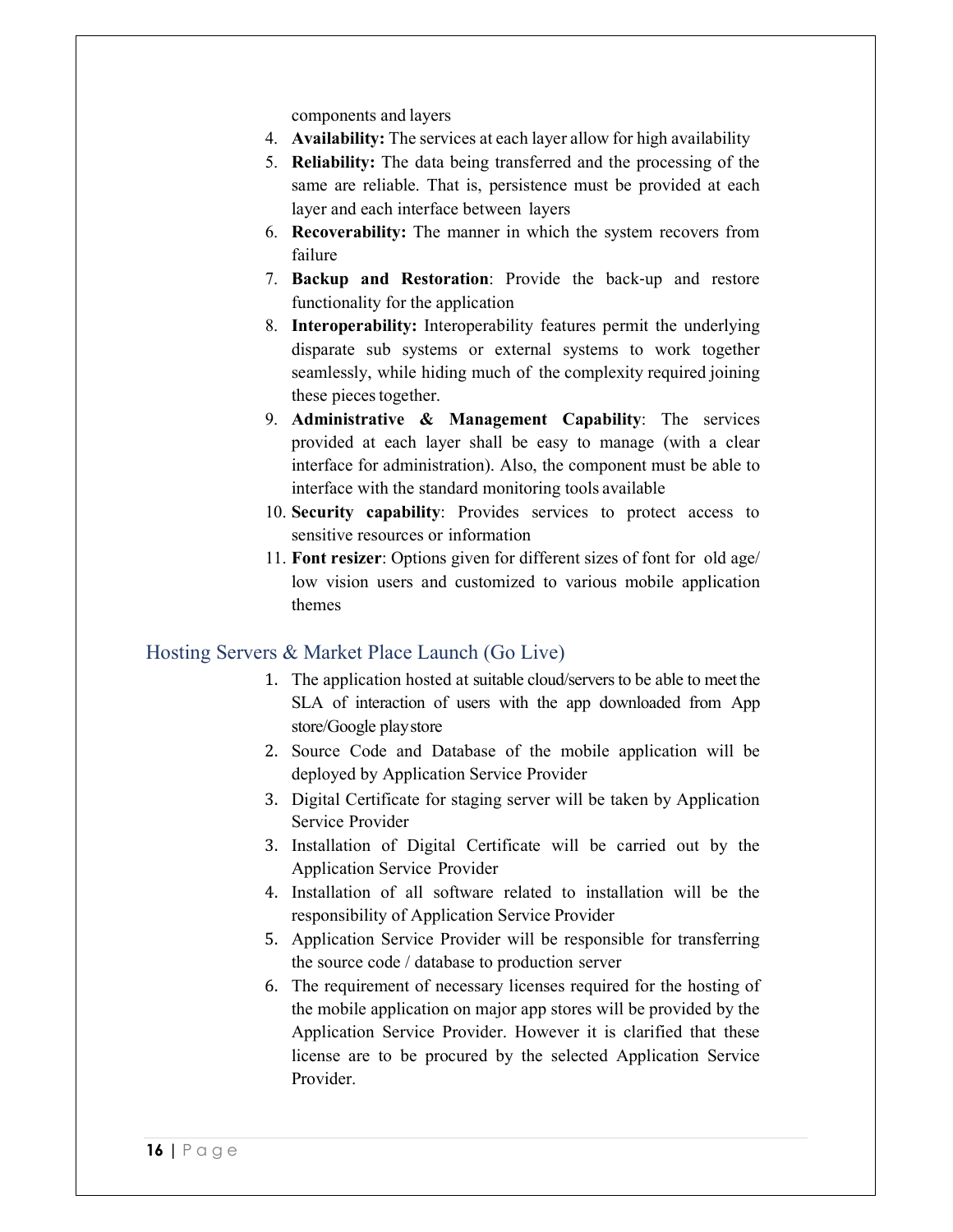#### **Description/Alt Text for Images**

1. Application Service Provider will add/update the tabular content as per guidance of ASDM.

## UAT

- 1. The Beta version of the app delivered for UAT should be load test compliant with the expected concurrent usage.
- 2. All defects found during review, acceptance testing shall be fixed to the satisfaction of the designated ASDM official
- 3. The app within the scope of work shall be as per specifications given. In case the whole application or any part thereof is found to be of inferior quality or not performing satisfactorily the same shall be developed or modified free of charge immediately. This will be based on review and suggestions and order by ASDM
- 4. All the expenses (stationary, postage, transport, accommodation etc.) shall be borne by Application Service Provider for UAT

## Training & Handholding support

- 1. Proper training has to be provided to Nominated ASDM staff
- 2. Training will be conducted at location decided by ASDM
- 3. All the Training material, user; manuals in soft copy in printable format will be provided by the Application Service Provider to ASDM (i.e. Assamese and English).
- 4. Onsite support to team of officers as per requirement

#### Maintenance phase

The Application development agency should provide maintenance support for application post development and delivery up to one year.

## **Scope of maintenance support**

- 1. **Technical Assistance**: Application Service Provider will be responsible for providing technical assistance on any issue during working days/hours
- 2. **Fixing Security Vulnerabilities** whenever any issue is reported or in the case of cyber‐attacks
- 3. Onsite Training & Handholding of user representatives
- 4. **Addressing OS and Device Compatibility related Issues** to ensure smooth functioning of application on updated versions of different OS and on various devices (Smartphones and Tablet PCs.)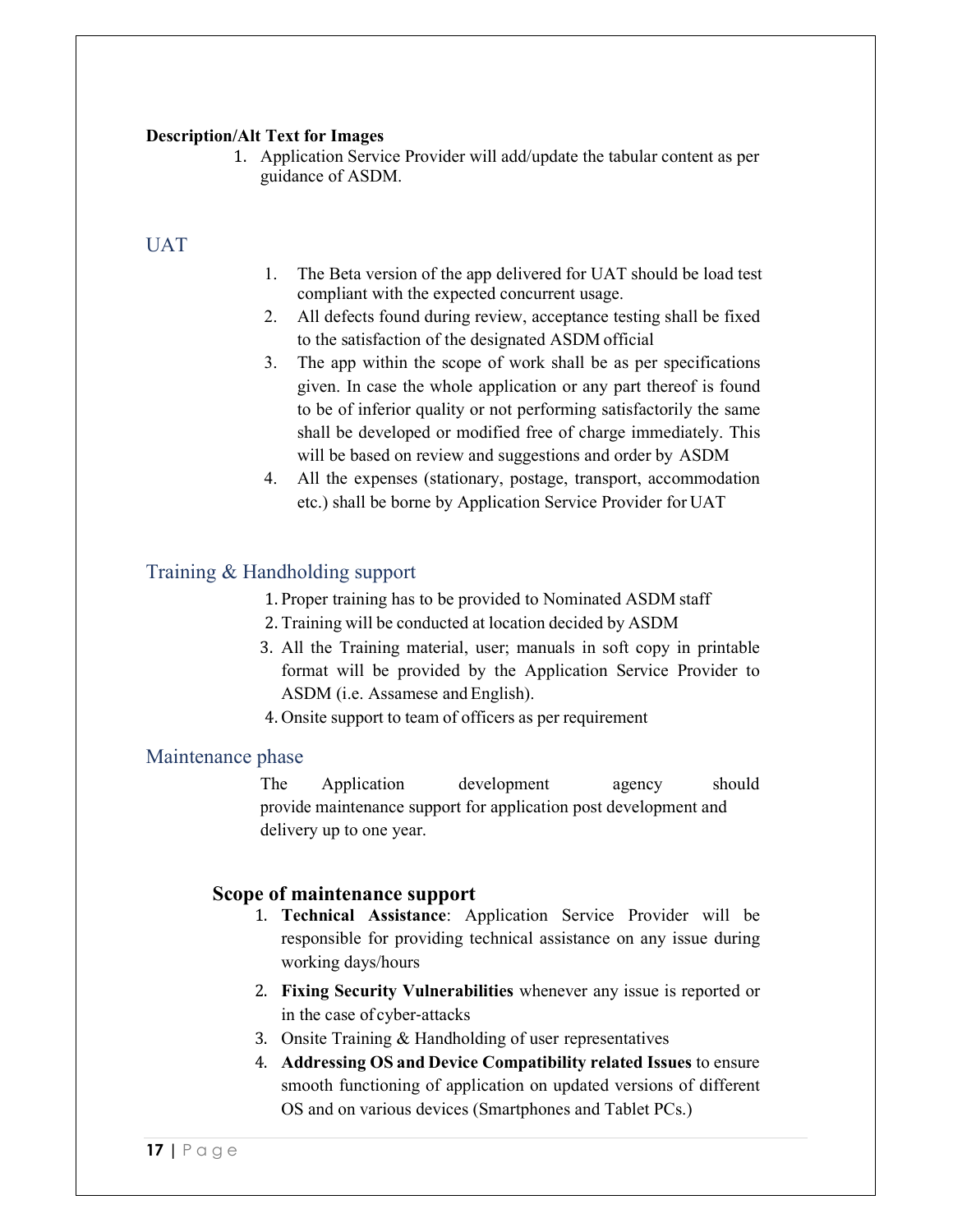- 5. **Addressing App Performance related issues** to fix issues like no response, slow response, app crashing etc.
- 6. **Rectification of bugs** like content formatting issues, image placement, link mismatch etc. immediately after user request
- 7. **Minor Changes** like changing static images, text, updating your privacy policy, app terms of use, disclaimers etc.

## **Deliverables**

- 1. Mobile app based on requirement of ASDM along with database
- 2. Soft copy of user manual for each module of mobile app
- 3. Onsite Training on administration, operation & maintenance of developed app at ASDM office or as per suggested location by ASDM. Training Manual/ presentations would also form part of deliverables
- 4. The database backup and restoration process properly documented
- 5. Test Report w.r.t. the following:
	- i. Functionality
	- ii. Security
	- iii. Other
- 6. It is expected from the service provider that they appoint one full time project manager and support team for coordination and interaction with ASDM.

#### Service Level Agreement

The purpose of this Service Level Agreement is to clearly define the levels of service which shall be provided by the Application Service Provider to the ASDM office for the duration of this contract.

#### Category of SLA

This Service Level Agreement document provides for minimum level of services required as per contractual obligations based on performance indicators and measurements thereof. The Application Service Provider shall ensure provisioning of all required services while monitoring the performance of the same to effectively comply with the performance levels. The services provided by the Application Service Provider shall be reviewed by ASDM that shall:

a) Regularly check performance of the Application Service Provider against this SLA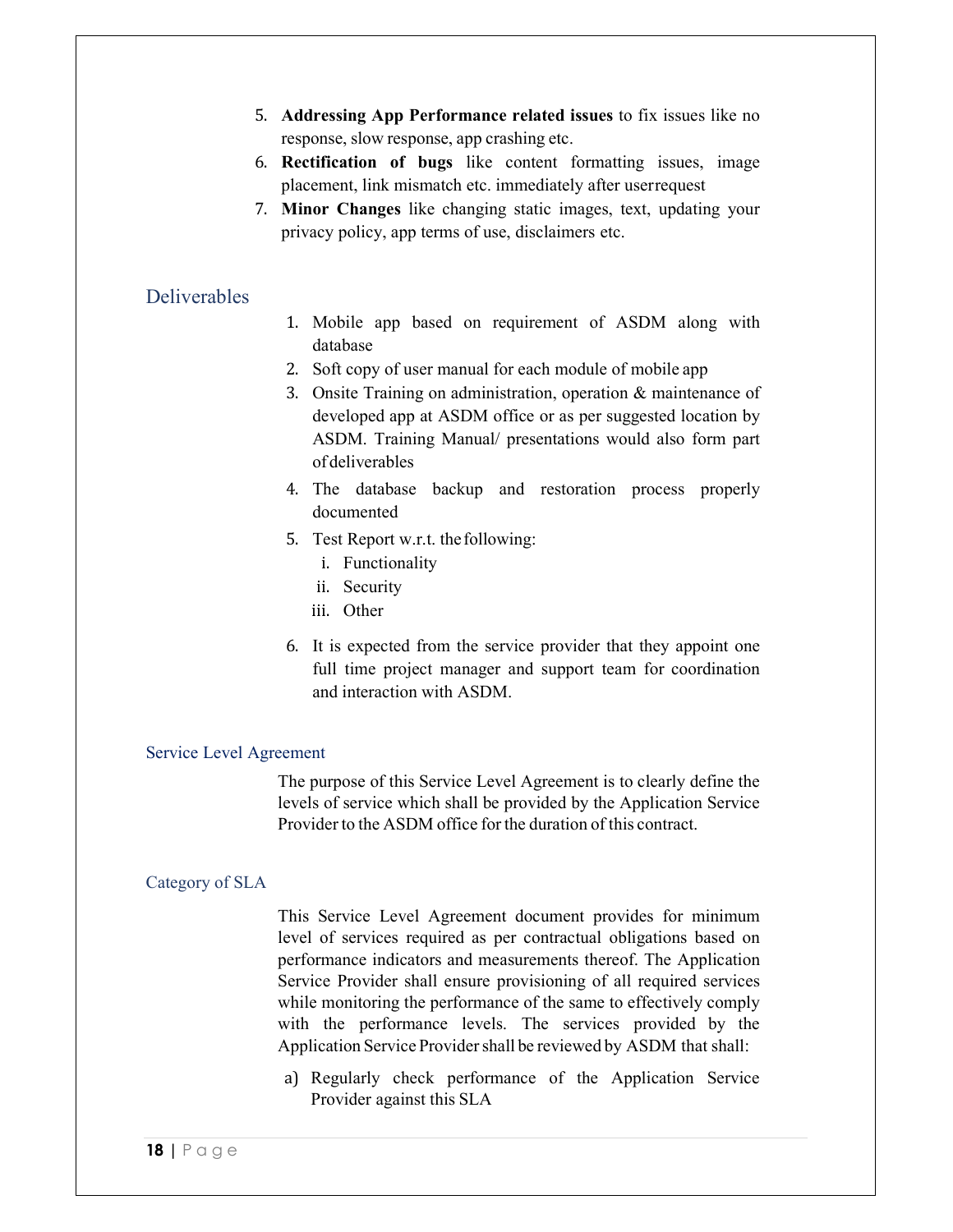b) Review of statistics related to rectification of outstanding faults and agreed changes

The SLA is to be observed as in phased manner.

The SLA has been logically segregated in the following categories:

- i. Deployment SLA ‐ SLA is applicable as per the scope for development, deployment.
- ii. Operational SLA SLA applicable after the acceptance of the App and the entire support period of the project

#### **2.2** GENERAL TERMS AND CONDITIONS

ASDM reserves the right not to accept bid(s) from agencies resorting to

unethical practices or on whom investigation/enquiry proceedings have been initiated by Government investigating Agencies & Vigilance Cell.

- A. ASDM is not bound to accept any bid under this process or to assign any reason for non-acceptance. ASDM reserves its right to accept the bid in part or in full.
- B. ASDM reserves the right to summarily reject an offer received from any agency (ies), without any intimation to the bidder(s).
- C. ASDM reserves the right to withdraw/cancel the bid document partially or completely at any stage.
- D. ASDM reserves the right to seek any clarification or waive any infirmity that it deems fit from a bidder.

#### Termination of The Bid Process

ASDM reserves the right to accept or reject any proposal, and to annul the bidding process and reject all proposals at any time prior to award of contract, without thereby incurring any liability to affected bidder(s) or any obligation to inform the affected bidder(s) of the grounds for its action.

#### Arbitration

In case of any dispute ASDM may appoint an arbitrator, which will be accepted by the agency / firm. The decision of the arbitrator will be final and binding on both the parties. The jurisdiction of the court will be Guwahati (Assam).

#### Indemnification Clause

"That the selected agency shall keep ASDM indemnified and harmless against all claims, damages, dues, payments, fines, penalties, compensations, liabilities other losses etc. which may incur on account of non-compliance or violation by the selected agency or otherwise.

#### Validity of the Contract

The subsequently issued Contract shall have a term effective from the date of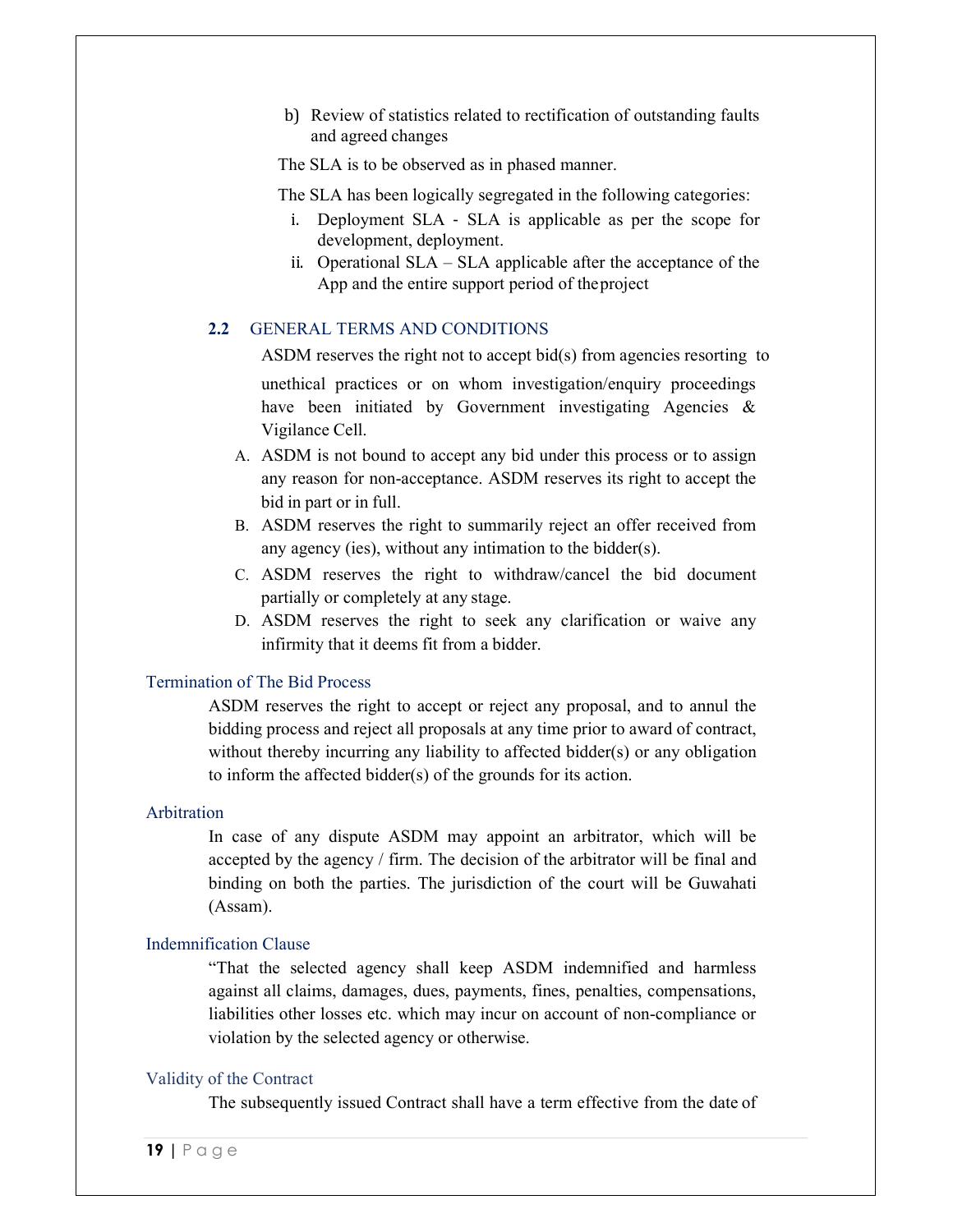award of the contract/ tender till the completion of one year of the contract which may be negotiated and renewed thereafter periodically for a three years contract period for Maintenance & Support. Renewal and negotiation of the contract with the Service Provider will be based on performance.

#### Payment Schedule

Payment shall be made against Invoices duly certified by ASDM. All taxes deductible at source, if any, at the time of release of payments, shall be deducted at source as per current rate while making any payment. Payment would be made as per the following schedule: ‐

| % of Total<br>Contract/<br>Value | <b>Milestones</b><br>(In phased manned for each module<br>and phase)                                                   |
|----------------------------------|------------------------------------------------------------------------------------------------------------------------|
| 20%                              | Award of Contract                                                                                                      |
| 20%                              | Completion of UAT                                                                                                      |
| 50%                              | Final Acceptance Testing and Sign Off<br>by client                                                                     |
| 10%                              | Post maintenance support and Handing<br>over of Application Assets after the<br>completion of one year of the contract |

#### **3. BIDDING PROCEDURE**

#### **3.1** SUBMISSION PROCEDURE

**Technical Bid:** Bidders shall submit physically their bid in a sealed envelope super-scribed with due date, time, project and nature of bid.

**PART** 1- Bid security in a separate sealed envelope superscripted with the Tender Document number. Please enclose EMD of Rs. 10,000 / - in form of Demand Drafts drawn in favour of **Assam Skill Development Mission** payable at Guwahati.

**PART 2** – One copy of TECHNICAL BID complete with all technical and commercial details except the prices.

Note: Filling up prices in Part 2 will render the Bidder disqualified.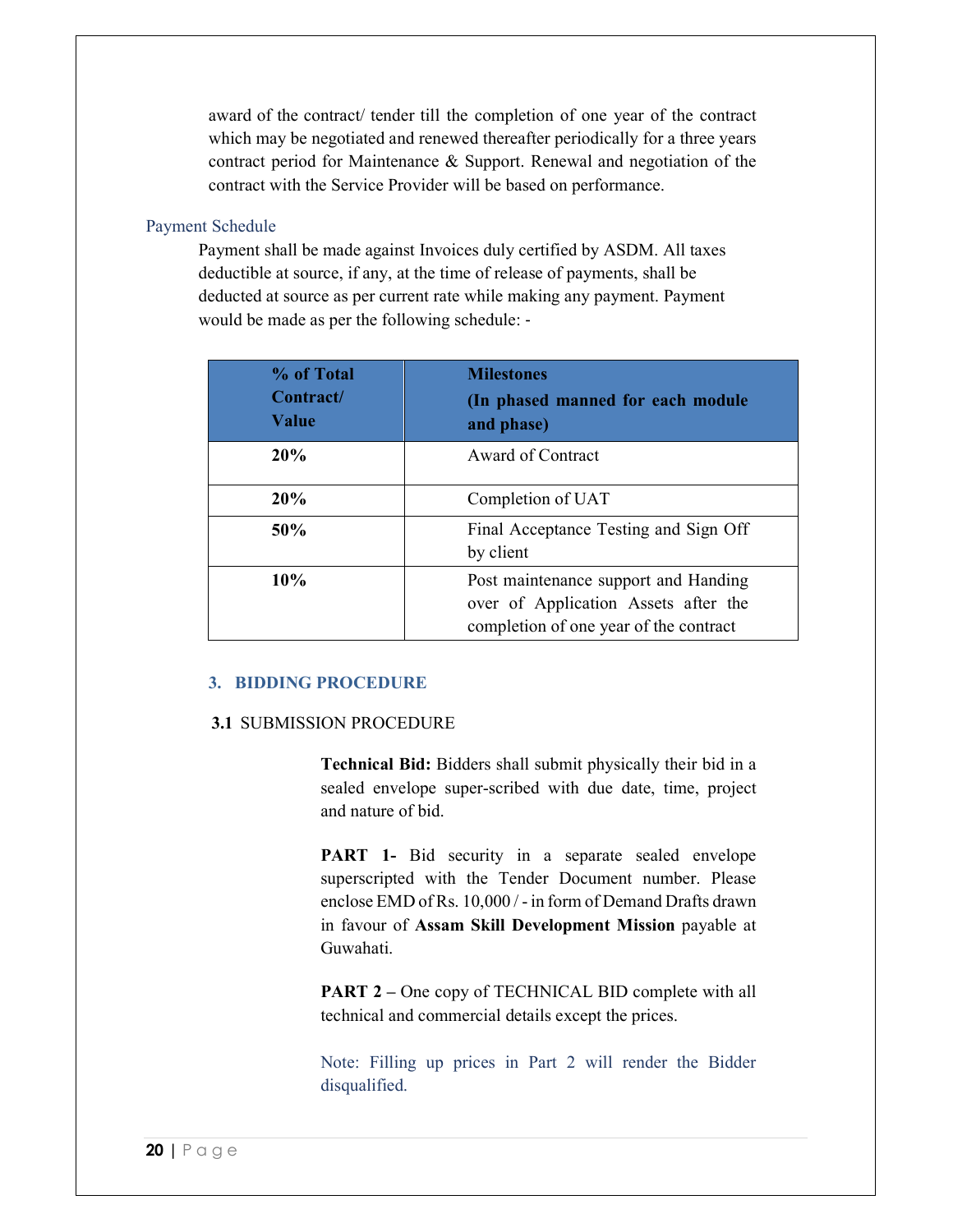The envelopes containing Part 1 and Part 2 of offer should be enclosed in a larger envelope duly sealed. All pages of the offer must be signed.

- 3.1.1 **Financial Bid: Bidder shall submit the FINANCIAL BID at the Office of the Mission Director, Assam Skill Development Mission, Nayantara Building (5th floor), Six Mile, Guwahati, Assam - 781022**
- 3.1.2 Services offered should be strictly as per specifications mentioned in this Tender Document.
- 3.1.3 Once quoted, the Bidder shall not make any subsequent price changes, whether resulting or arising out of any technical/commercial clarifications sought regarding the bid, even if any deviation or exclusion may be specifically stated in the bid. Such price changes shall render the bid liable for rejection.

## **3.2** ELIGIBILITY CRITERIA

#### **PROCEDURE OF SENDING SEALED OFFERS & SELECTION CRITERIA:**

1. As mentioned in Tender Document please refer to section 3 Bidding Procedure.

#### **3.3** NUMBER OF PROPOSALS

3.3.1. Each Bidder shall submit only one (1) Proposal, in response to this RFP. Any Bidder who submits or participates in more than one Proposal shall be disqualified.

## **3.4** PROPOSAL PREPARATION COST

3.4.1. The Bidder shall be responsible for all costs associated with the preparation of its Proposal and its participation in the bidding process. ASDM will not be responsible or in any way liable for such costs, regardless of the conduct or outcome of the bidding process.

## **3.5.** RIGHT TO ACCEPT OR REJECT

3.5.1. ASDM may reject a proposal at any stage if it is found that the firm/Company recommended for award has indulged in corrupt or fraudulent activities in competing for the contract in question, and may also declare a firm ineligible or blacklist the firm, either indefinitely or for a stated period of time, if at any time it is found that the firm has engaged in corrupt or fraudulent practices in competing for, or in executing, the contract.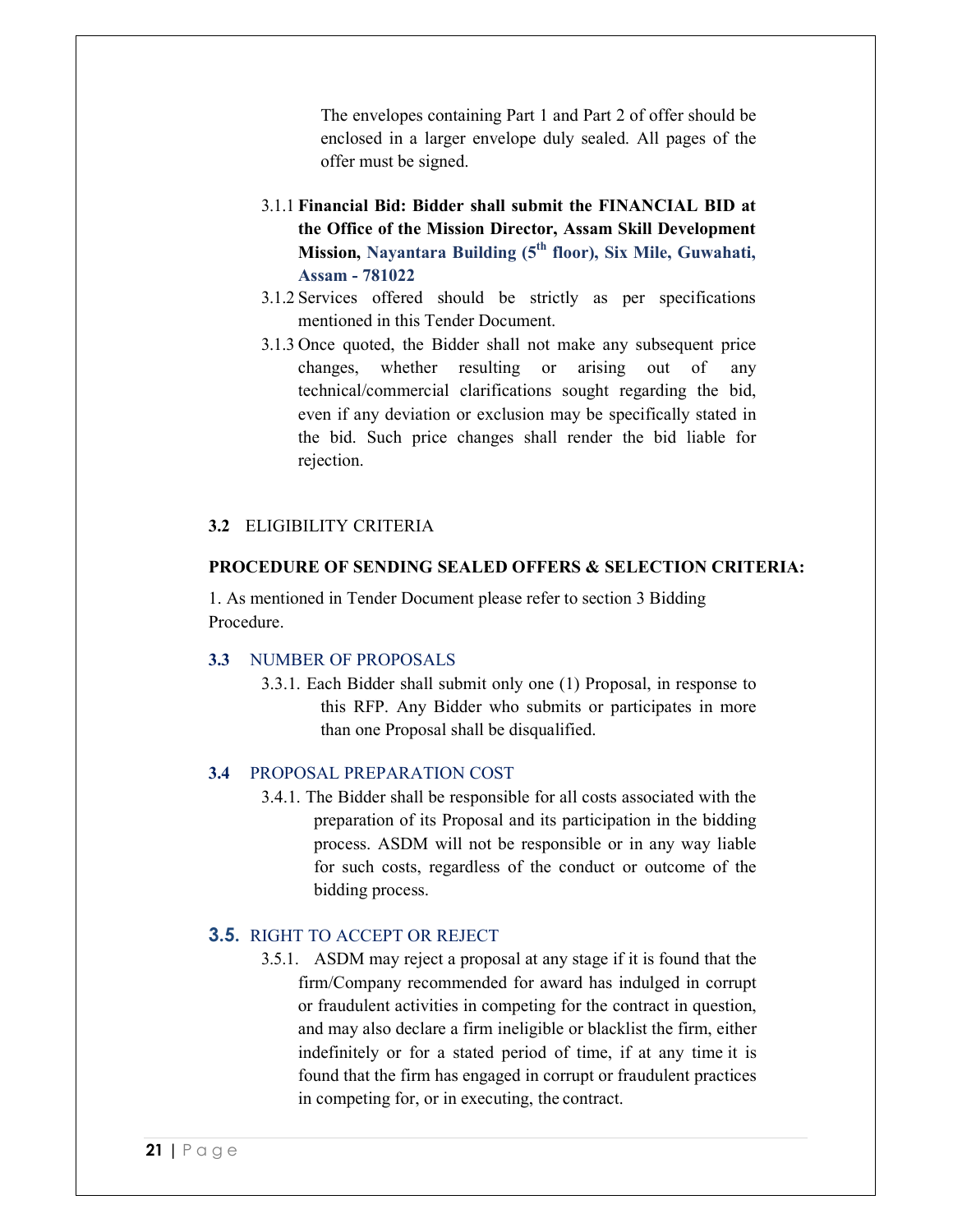- 3.5.2. Not with standing anything contained in this RFP, ASDM reserves the right to accept or reject any Proposal and to annul the bidding process and reject all Proposals at any time, without any liability or any obligation for such acceptance, rejection or annulment, without assigning any reasons.
- 3.5.3. ASDM, Assam reserves the right to reject any Proposal if at any time if a material misrepresentation made by a Bidder at any stage of the bidding process is discovered.

## **3.6** CLARIFICATIONS

3.6.1. A prospective Bidder requiring any clarification on the RFP may notify ASDM, Assam in writing or by email to ASDM within such date as specified in RFP Time Schedule (Section-5). At its sole discretion, ASDM may upload its response to such queries through e-mail or letter.

## **3.7.** AMENDMENTS TO RFP

3.7.1. At any time prior to the Proposal Due Date, as indicated in the RFP Time Schedule, ASDM may, for any reason, whether at its own initiative or in response to clarifications requested by a Bidder, amend the RFP by the issuance of Addendum / Corrigendum. Such Addendum / Corrigendum would be posted only on asdm.assam.gov.in.

In order to afford Bidders reasonable time to take the Addendum / Corrigendum into account, or for any other reason, ASDM may, at its discretion, extend the Proposal Due Date.

## **3.8** LANGUAGE AND CURRENCY

3.8.1. The Proposal and all related correspondence and documents shall be written in English language. Supporting documents and printed literature furnished by the Bidder with the Proposal may be in any other language provided that they are accompanied by an appropriate translation in English language. Supporting materials that are not translated into English may not be considered. For the purpose of interpretation and evaluation of the Proposal, the English language translation shall prevail. The currency for this bid is Indian Rupee. All the quotes should be in Indian Rupees.

#### **3.9** BID SECURITY

3.9.1. Proposals would need to be accompanied by a 'Bid Security'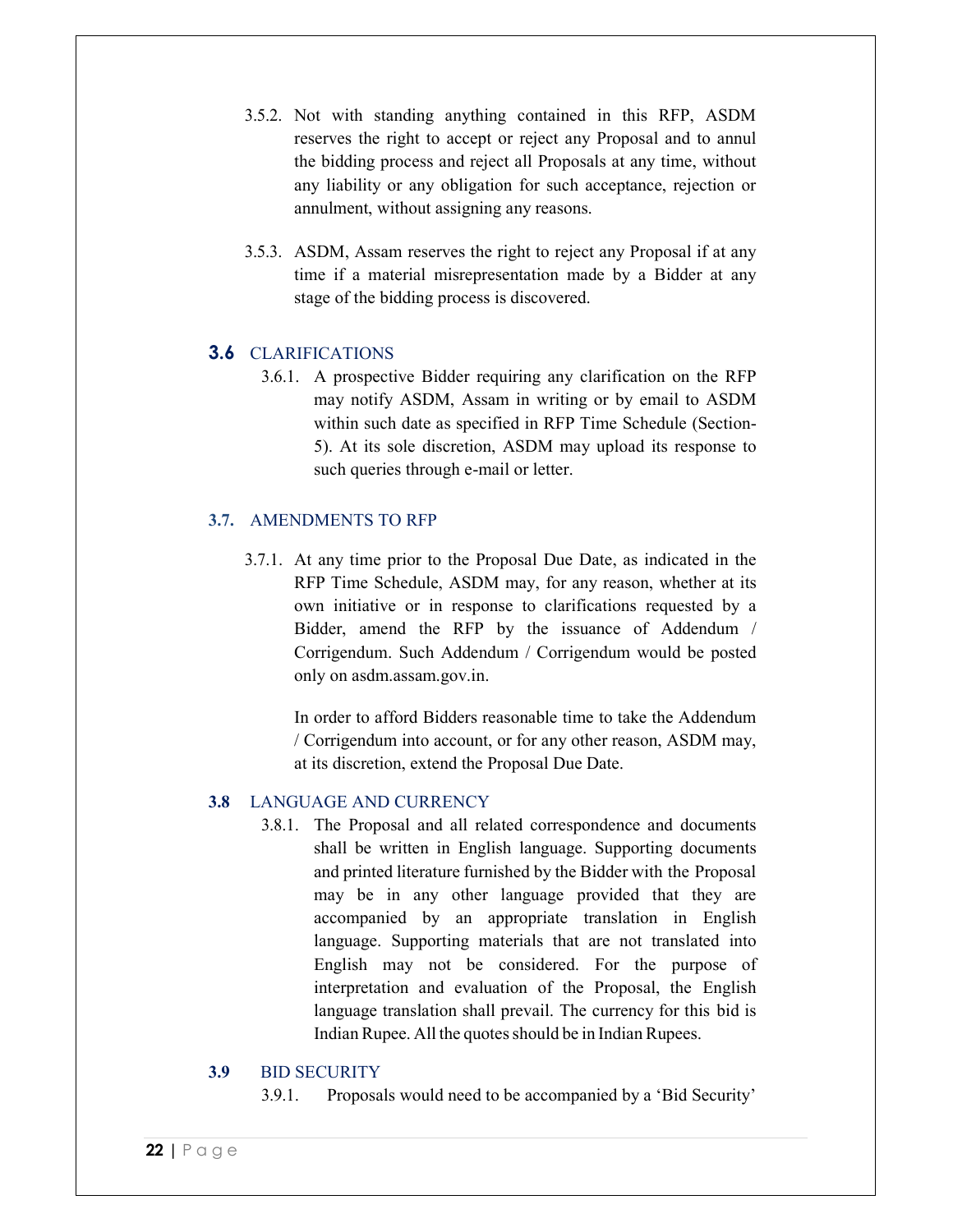(EMD) for an amount of Rs. 10,000/- (Rupees Ten Thousand only). The Bid Security shall be kept valid throughout the Proposal Validity Period and would be required to be extended if so required by ASDM.

- 3.9.2. The Bid Security shall be in the form of a demand draft in favour of the Assam Skill Development Mission, drawn on any nationalized / scheduled commercial Bank payable at Guwahati
- 3.9.3. The Bid Security shall be returned to the unsuccessful Bidders within a period of two (2) weeks from the date of signing of Agreement between ASDM, Assam and the Successful Bidder.
- 3.9.4. The bid security of the successful bidder will be automatically turned in to security deposit at the time of allotment of tender will be refunded along with the final payment.
- 3.9.5. The Bid Security shall be forfeited in the following cases:
	- 1. If the Bidder withdraws its Proposal;
	- 2. If any information or document furnished by the Bidder turns out to be misleading or untrue in any material respect.

#### **3.10** BIDDER'S RESPONSIBILITY

- 3.10.1. The Bidder is expected to examine carefully the contents of all the documents provided. Failure to comply with the requirements of RFP shall be at the Bidder's own risk.
- 3.10.2. It shall be deemed that prior to the submission of Proposal, the Bidder has:
	- a) Made a complete and careful examination of terms & conditions/ requirements, and other information set forth in this RFP document.
	- b) Received all such relevant information as it has requested from ASDM, Assam; and
	- c) Made a complete and careful examination of the various aspects of the Assignment.
- 3.10.3. ASDM shall not be liable for any mistake or error or neglect by the Bidder in respect of the above.

#### **3.11** CORRESPONDENCE/ENQUIRY

3.11.1. All correspondence/enquiries should be submitted to the following in writing by fax/registered post / courier:

#### **Mission Director**

**Assam Skill Development Mission Nayantara Building (5th Floor)**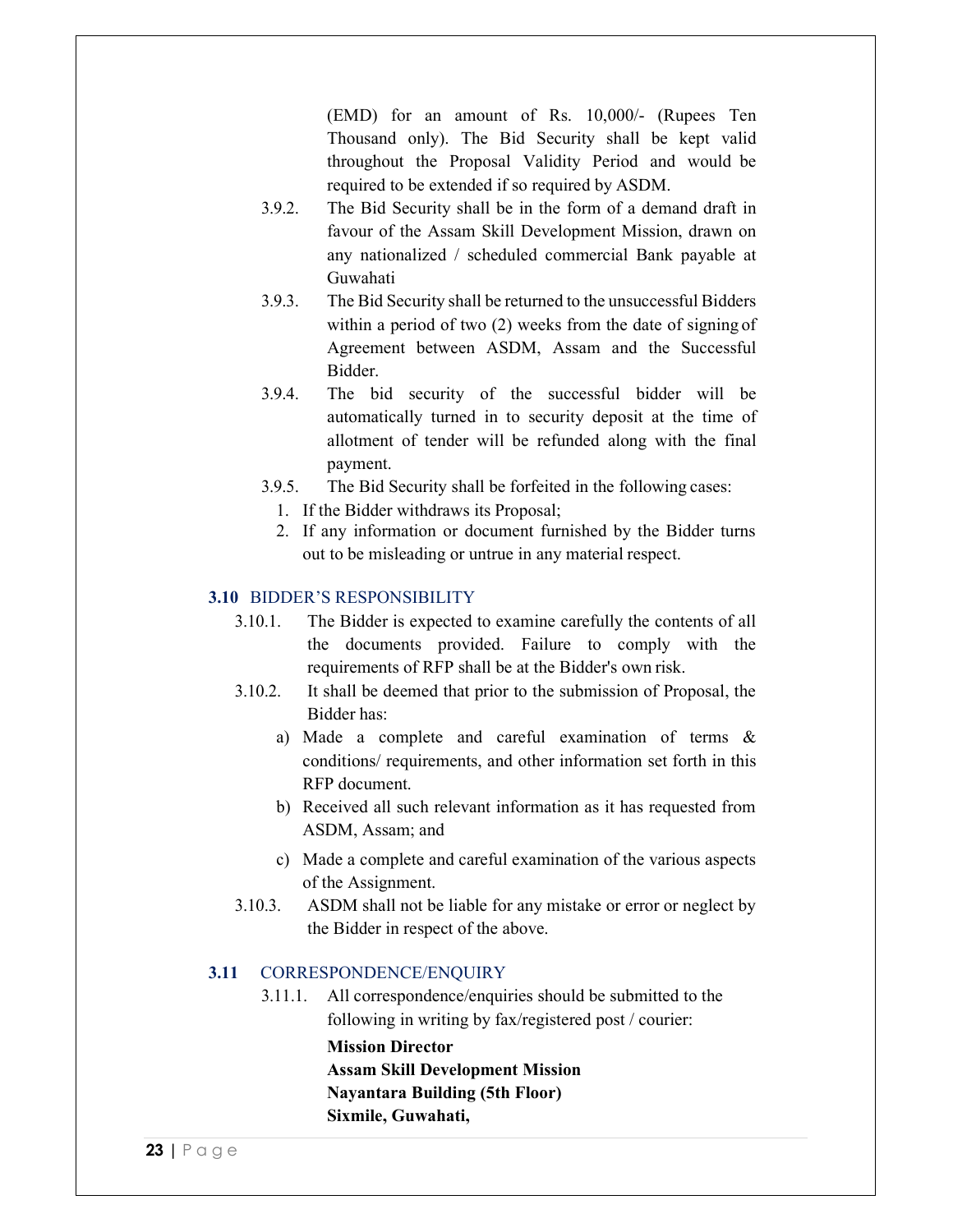#### **Assam 781022**

#### **Email: missiondirector.asdm@gmail.com**

3.11.2. No interpretation, revision, or other communication from ASDM regarding this RFP is valid unless it is in writing and is signed by the Mission Director.

#### **3.12** FORMAT AND SIGNING OF PROPOSAL

- 3.12.1. Bidders would provide all the information as per this RFP and in the specified format. ASDM reserves the right to reject any Proposal that is not in the specified format.
- 3.12.2. The Proposal would include three submissions to be made on the respective Proposal Due Date as set out in Section- 5 (RFP Time Schedule).
- 3.12.3. If the Proposal consists of more than one volume, Bidder must clearly number the volumes and provide an indexed table of contents.
- 3.12.4. The Proposal and its copy shall be typed or printed and the Bidder shall initial each page. The person(s) signing the Proposal shall initial all the alterations, omissions, additions, or any other amendments made to the Proposal.

#### **3.13** PROPOSAL DUE DATE

- 3.13.1. Proposals should be submitted as per information provided in section 5 of this RFP.
- 3.13.2. ASDM, Assam at its sole discretion; accept any Proposal(s) after Proposal Due Date. Any such Proposal/s accepted shall be deemed to have been received by the Proposal Due Date.

#### **3.14** TEST OF RESPONSIVENESS

- 3.14.1. Prior to evaluation of Proposals, ASDM will determine whether each Proposal is responsive to the requirements of the RFP. A Proposal shall be considered responsive if;
	- a) it is received on the respective Proposal Due Date;
	- b) It is accompanied with the 'Bid Security' amount as set out in RFP Document.
	- c) It is signed, sealed, and marked as stipulated in RFP Document.
	- d) It contains the information and documents as requested in the RFP;
	- e) It contains information in the form and formats specified in the RFP;
	- f) It mentions the validity period as set out in this document;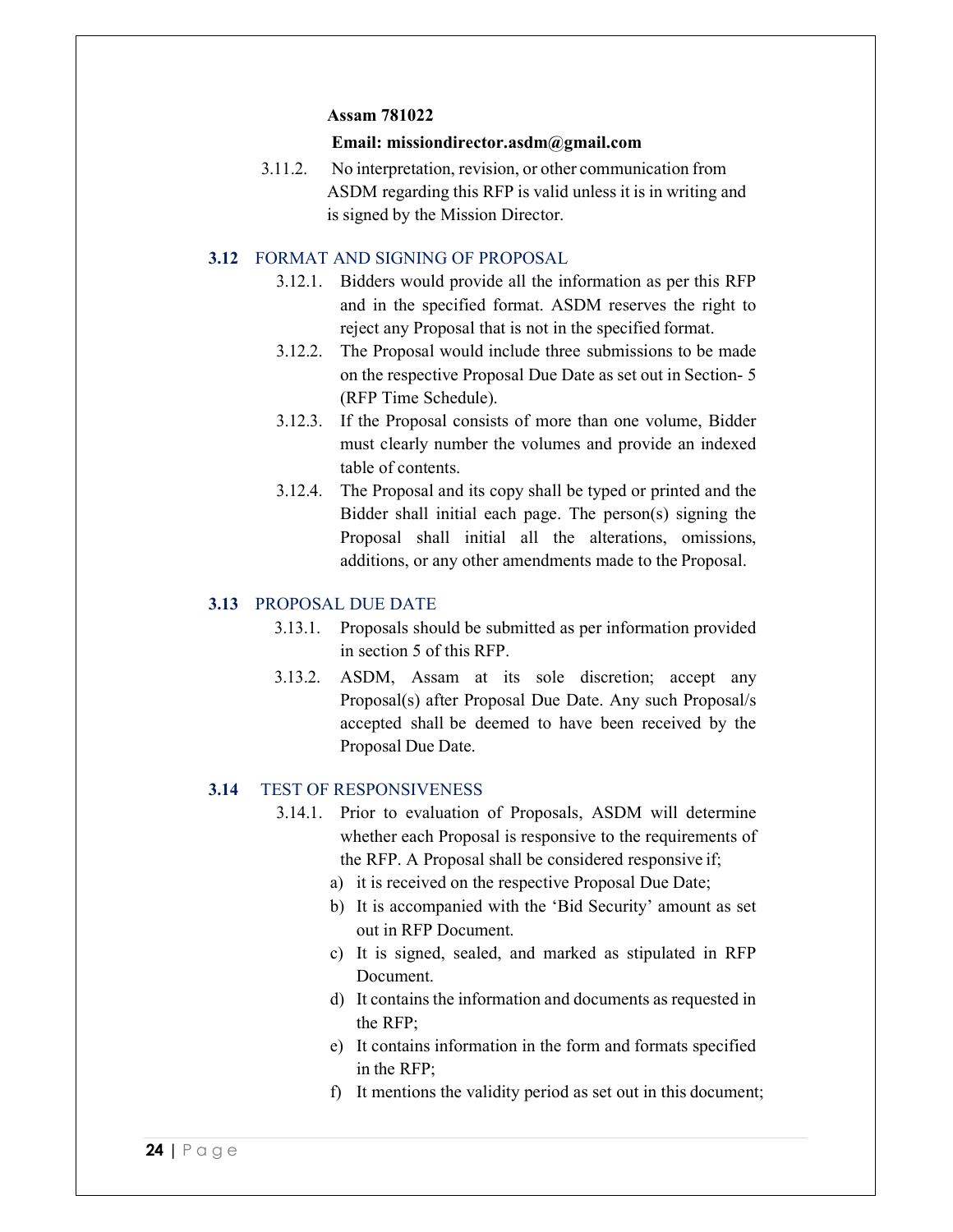- g) It provides the information in reasonable detail. ("Reasonable Detail" means that, but for minor deviations, the information can be reviewed and evaluated by ASDM. ASDM reserves the right to determine whether the information has been provided in reasonable detail or not;
- h) There are no inconsistencies between the Proposal and the supporting documents.
- 3.14.2. A Proposal that is substantially responsive is one that conforms to the preceding requirements without material deviation or reservation. A material deviation or reservation is one which,
	- a) affects in any substantial way, the scope, quality, or performance of the Assignment, or
	- b) limits in any substantial way, inconsistent with the RFP document, ASDM's rights or the Bidder's obligations under the Agreement, or
	- c) Unfairly affects the competitive position of other Bidders presenting substantially responsive Proposals.
- 3.14.3. ASDM reserves the right to seek clarification or reject any Proposal which in its opinion is nonresponsive and no request for modification or withdrawal shall be entertained by ASDM in respect of such proposal.

#### 3.15 CONFIDENTIALITY

3.15.1. Information relating to the examination, clarification, evaluation and recommendation for the Qualified Bidders would not be disclosed to any person not officially concerned with the process. ASDM, will treat all information submitted as part of the Proposal in confidence and will ensure that all those who have access to such material to treat it in confidence. ASDM, Assam would not divulge any such information unless ordered to do so by any statutory authority that has the power under law to require its disclosure.

#### 3.16 CLARIFICATIONS

3.16.1 To assist in the process of evaluation of Proposals, ASDM may, at its sole discretion, ask any Bidder for clarification on its Proposal or substantiation of any of the submission made by the Bidder.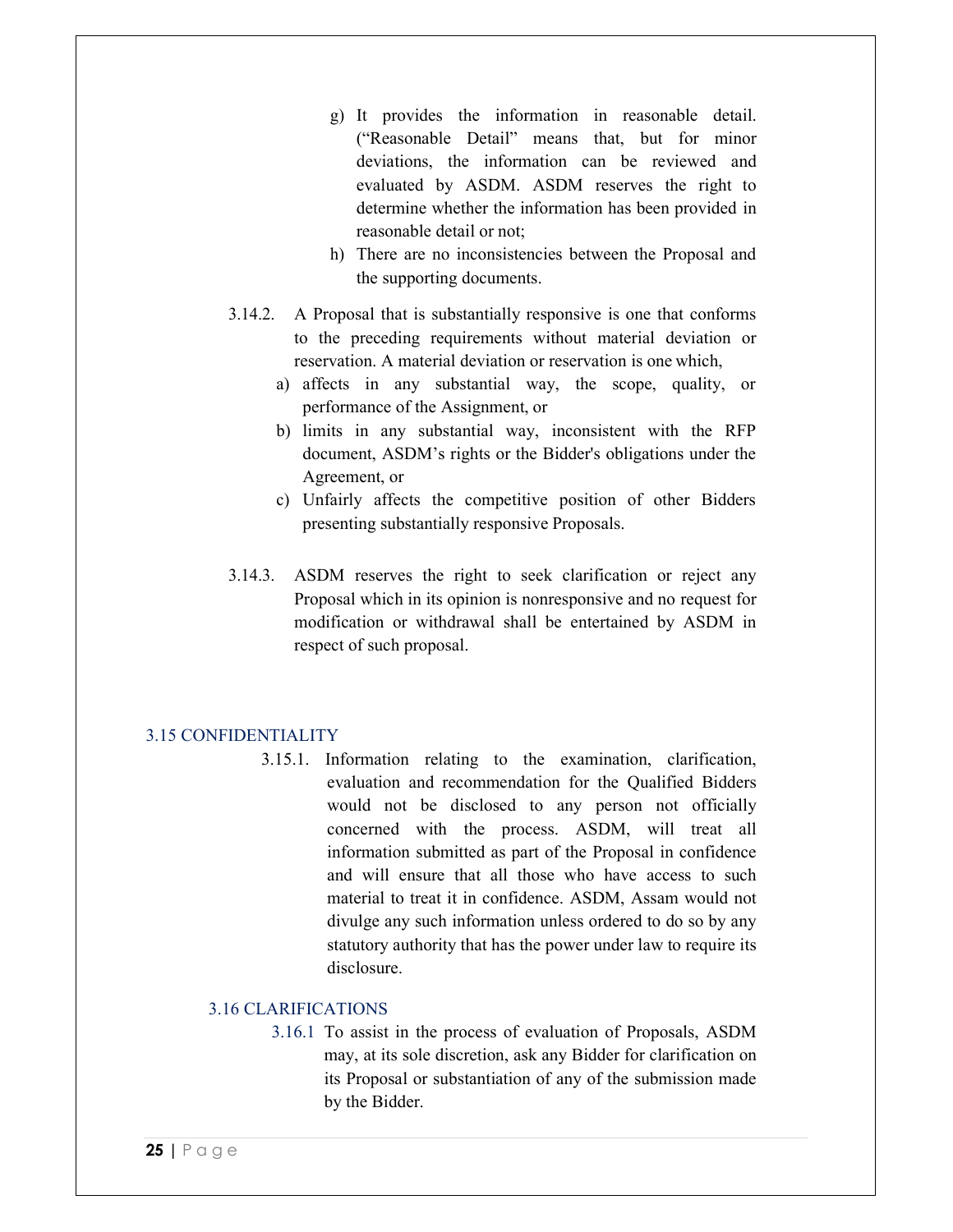#### 3.17 CONSULTANT(S) AND ADVISOR(S)

3.17.1. To undertake 'Bid Process Management' and to assist in the preparation of bid notifications, documents, examination, evaluation, and comparison of proposals, ASDM shall utilize the services of consultant(s) or advisor(s).

#### 3.18 MODIFICATION/SUBSTITUTION/WITHDRAWAL OF PROPOSAL

 The Bidder may modify, substitute or withdraw its Proposal after submission, provided that a written notice of the modification, substitution or withdrawal is received by ASDM before the Proposal Due Date. No Proposal shall be modified, substituted or withdrawn by the Bidder after the Proposal Due Date.

> 3.18.1 The modification, substitution or withdrawal notice shall be prepared, sealed, marked and delivered in accordance with the provisions of Clause 2.14 with outer envelopes additionally marked "MODIFICATION", "SUBSTITUTION" or "WITHDRAWAL", as appropriate.

#### 3.19 PROPOSAL EVALUATION

The Qualification Submissions of the Bidders would be checked for responsiveness with the requirements of the RFP and shall be evaluated as per the Criteria set out in Section-3 & 4.

#### 3.20DELCARATION OF SUCCESSFUL BIDDER

- 3.20.1 ASDM may either choose to accept the Proposal of the successful tenderer or invite him for negotiations.
- 3.20.2 Upon acceptance of the Proposal of the tenderer technically qualified with QCBS Criteria, with or without negotiations, ASDM shall declare the tenderer as the Successful Bidder.
- 3.20.3 In case two or more bidders quote equal in financial bid, then the bidder scoring higher in the technical bid evaluation shall be declared successful.

#### 3.21 NOTIFICATIONS

ASDM will notify the Successful Bidder by a Letter of Award (LoA) that its Proposal has been accepted and that the bidder is selected for the tasks mentioned in this RFP and any subsequent notices, corrigendum etc.

#### 3.22 ASDM's RIGHT TO ACCEPT OR REJECT PROPOSAL

3.20.4 ASDM reserves the right to accept or reject any or all of the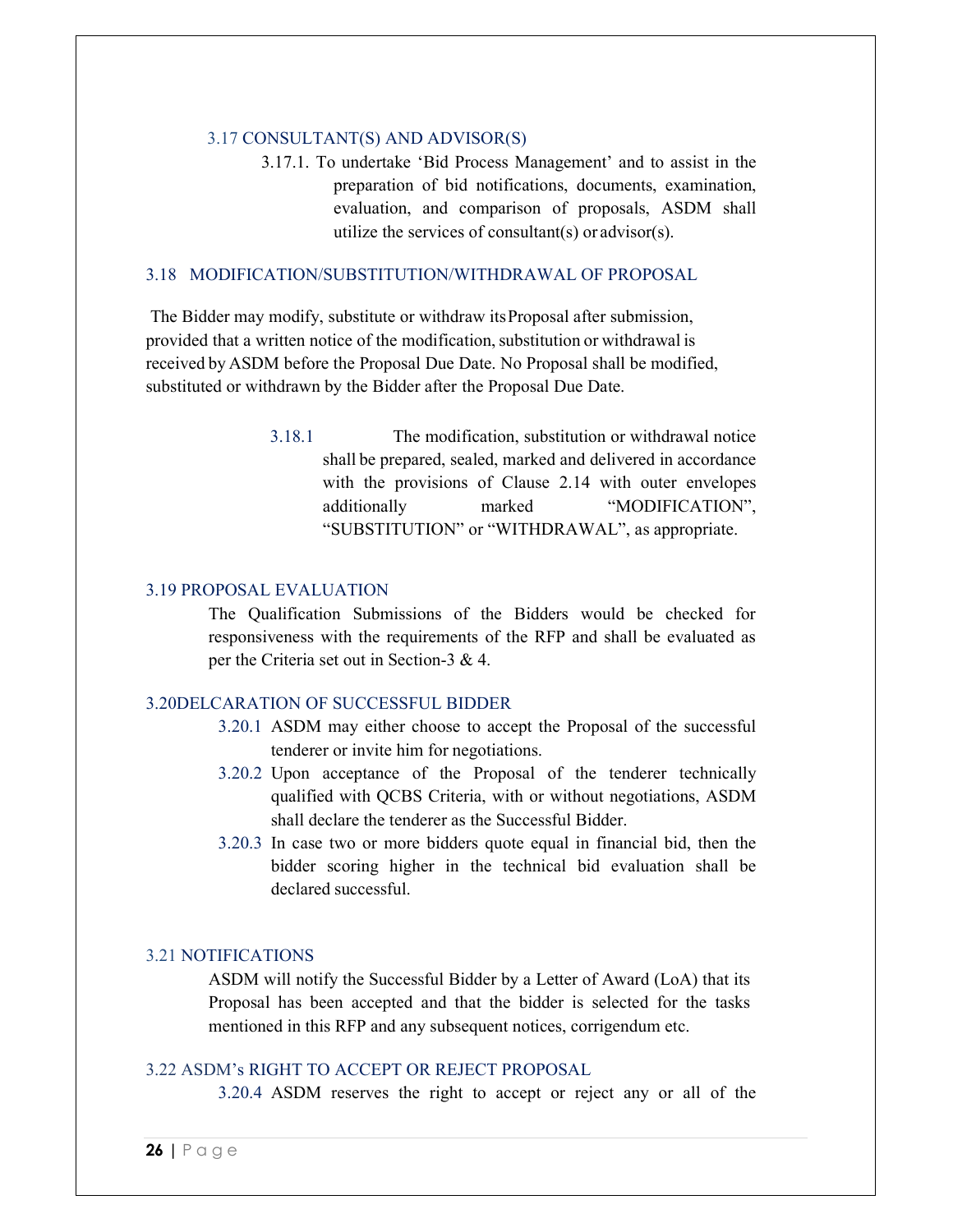Proposals without assigning any reason and to take any measure as it may deem fit, including annulment of the bidding process, at any time prior to award of the Assignment, without liability or any obligation for such acceptance, rejection or annulment.

3.20.5 ASDM reserves the right to invite revised Proposals from Bidders with or without amendment of the RFP at any stage, without liability or any obligation for such invitation and without assigning any reason.

> ASDM, Assam reserves the right to reject any Proposal if at any time:

- a) A material misrepresentation made at any stage in the bidding process is uncovered; or
- b) The Bidder does not respond promptly and thoroughly to requests for supplemental information required for the evaluation of the Proposal.
- 3.20.6 This would lead to the disqualification of the Bidder. If such disqualification / rejection occur after the Proposals have been opened and the Successful Bidder gets disqualified/ rejected, then ASDM, Assam reserves the right to:
- 3.20.6.1 declare the Bidder receiving the next highest score as the successful tenderer and where warranted, invite such Bidder to equal or better the score secured by such disqualified Successful Bidder; or
- 3.20.6.2 Take any such measure as may be deemed fit in the sole discretion of ASDM, including annulment of the bidding process.

#### Notification of award

Post a successful evaluation of the proposals received under this bid process, ASDM, Assam shall intimate the successful bidder, by way of a Letter of Intent inviting him to furnish the requisite performance bank guarantee and execute the resultant Contract.

#### Performance bank guarantee

The successful bidder shall furnish an unconditional and irrevocable bank guarantee / demand draft, in a format acceptable to ASDM, Assam valid for the contract term, of a value equivalent to 5% of the contract value.

#### **4.1 EVALUATION OF BIDS**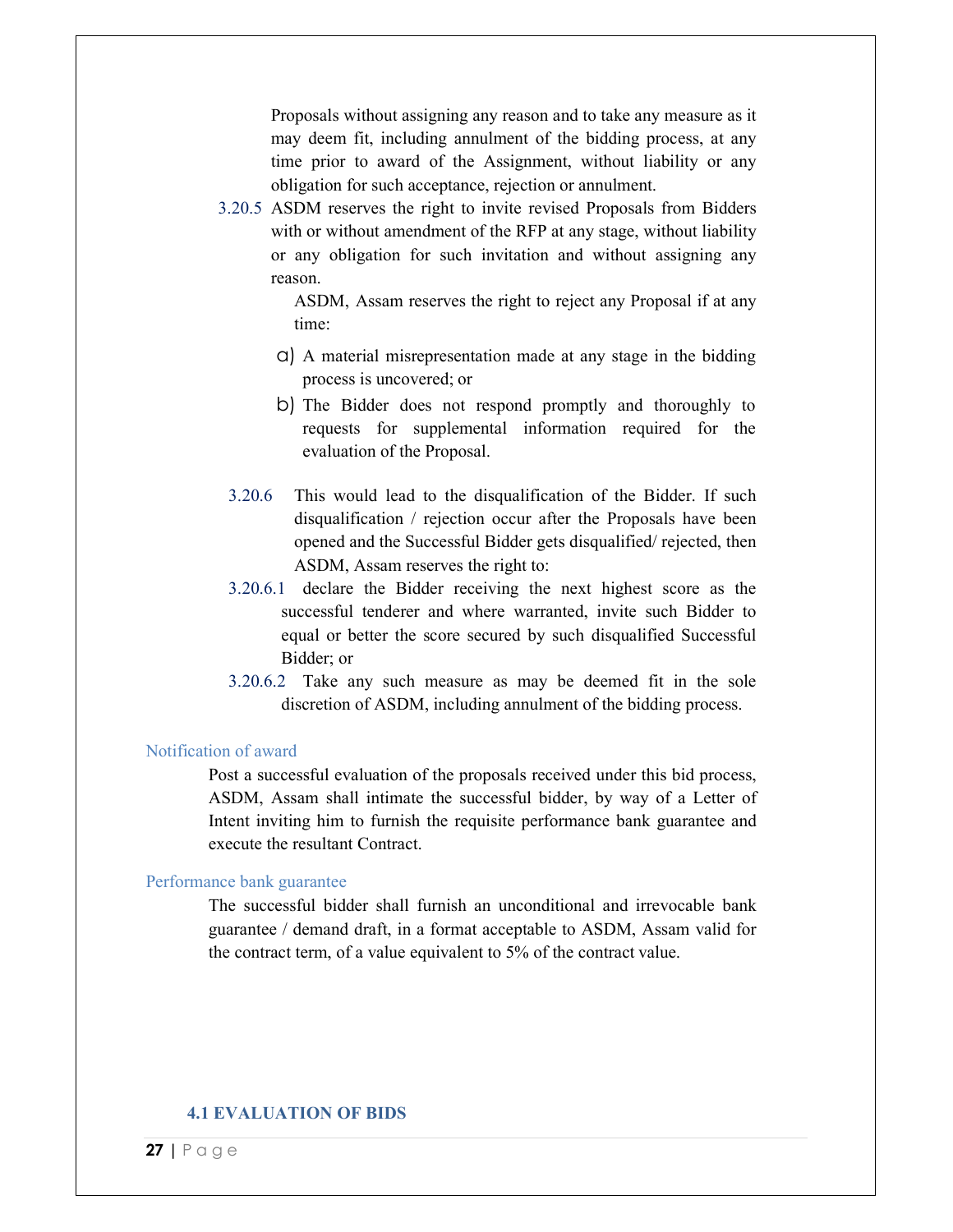## 4.1.1 EVALUATION PARAMETERS

ASDM will evaluate the bids determined to be substantially responsive i.e., which

- a. Are properly signed;
- b. Conform to the terms and conditions &technical

specifications.

Thereafter, the substantially responsive bidders shall be evaluated for qualifying the minimum eligibility criterion.

The Bidder with the highest combined technical cum financial score in the ratio of 80:20 shall be selected

The Bid Security shall be released to the Agency (ies) after completion of the contract

#### **4.2 PREQUALIFICATION**

For a bid to be considered as responsive under this bid process, a bidder must meet the following criteria:

| $\#$           | PQ criteria                                                                                                                                       | Documentary proof                                                                                                                                  |
|----------------|---------------------------------------------------------------------------------------------------------------------------------------------------|----------------------------------------------------------------------------------------------------------------------------------------------------|
|                | Cover Letter                                                                                                                                      | In the Format                                                                                                                                      |
|                |                                                                                                                                                   | prescribed in                                                                                                                                      |
|                |                                                                                                                                                   | the annexure 1                                                                                                                                     |
| $\overline{2}$ | The bidder shall be a firm or incorporated company,<br>having operated for a minimum of one year prior to<br>the issue of this bid document       | Certificate<br>of<br>Incorporat<br>ion                                                                                                             |
| 3              | The bidder should be in the business of providing<br>IT/IT enabled services (ITeS), specifically<br>development of Software / Mobile Applications | Copy of the<br>Constitution<br>documents of the<br>Company (relevant<br>extract of Articles<br>of Association and<br>Memorandum of<br>Association) |
| 4              | The bidder should have a valid PAN Card                                                                                                           | Copy of PAN Card                                                                                                                                   |
| 5              | The bidder should have a GST Registration Number                                                                                                  | Registration<br>Certificate                                                                                                                        |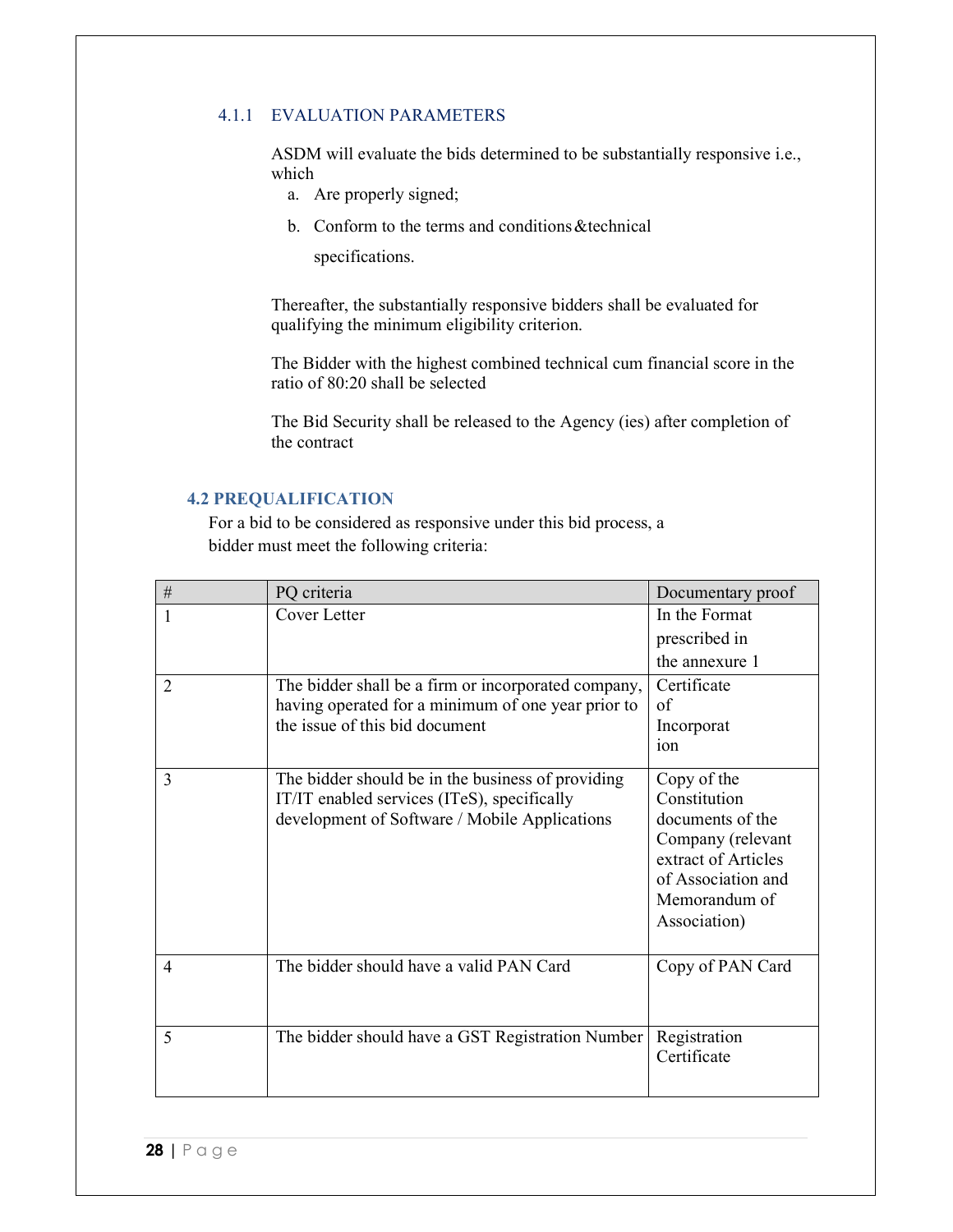| <b>EMD</b> | A DD in the          |
|------------|----------------------|
|            | amount prescribed    |
|            | herein valid for the |
|            | bid validity period  |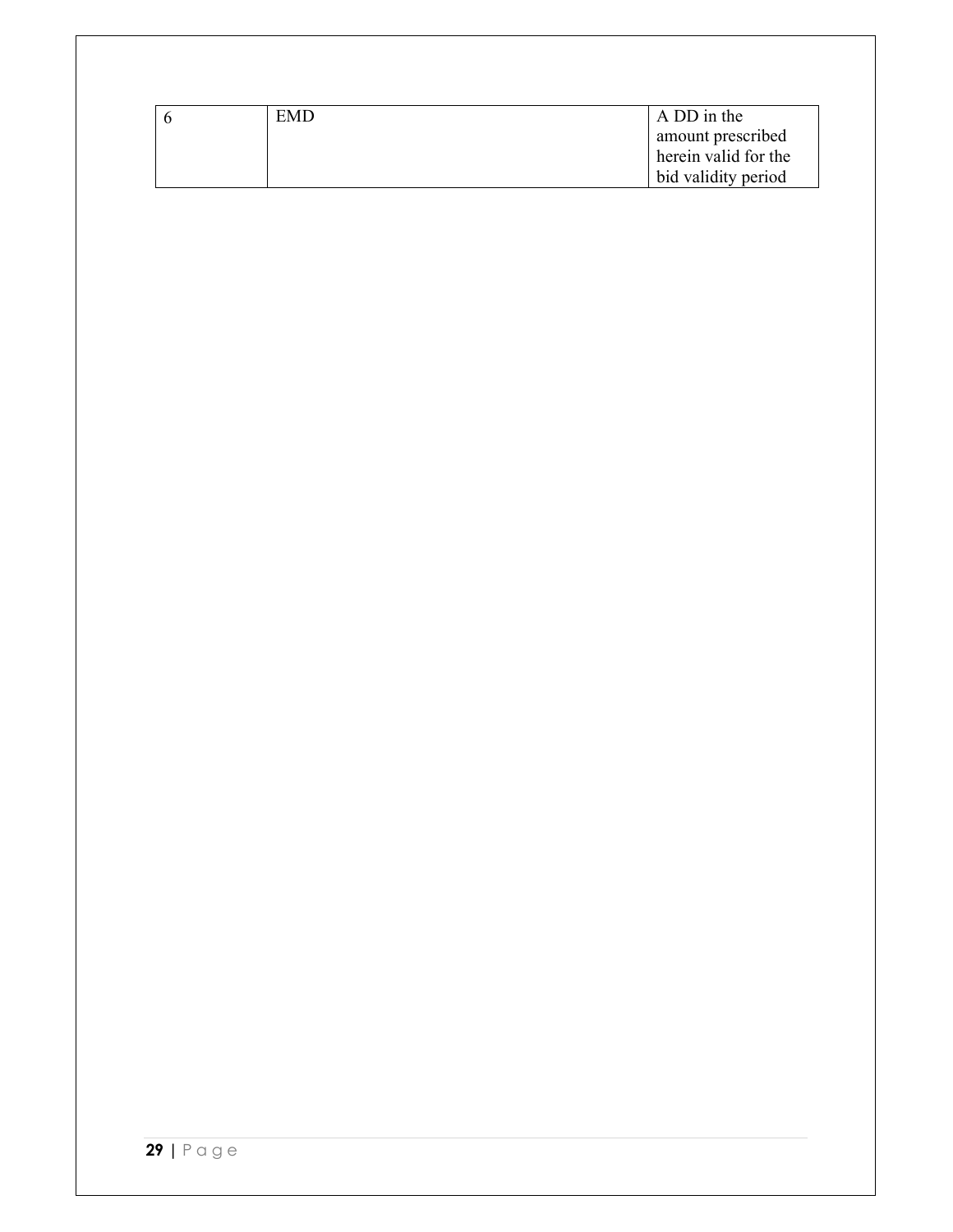## **4.3 TECHNICAL BID EVALUATION**

The Application Service Provider shall be evaluated on the following parameters:

| S.No.                                       | <b>Evaluation Criteria</b>                                                                                                                                                                                                                                    | <b>Maximum</b><br><b>Marks</b> | <b>Documentary</b><br><b>Evidence</b>    |
|---------------------------------------------|---------------------------------------------------------------------------------------------------------------------------------------------------------------------------------------------------------------------------------------------------------------|--------------------------------|------------------------------------------|
| and Experience                              | <b>Domain Expertise, Capacity</b>                                                                                                                                                                                                                             | 50                             |                                          |
| 1.                                          | Delivery Rate of completed<br>projects (mobile app) to the<br>Government of Assam and<br>its agencies in the last 2<br>years<br>1 project: 5 marks<br>2 projects: 15 marks<br>3 or more projects: 25<br>marks                                                 | 25                             | <b>Work Completion</b><br>Certificates   |
| 2.                                          | Prior experience of having<br>completed at least one<br>native mobile app project<br>related<br>financial<br>to<br>transaction using BHIM or<br>payment gateway in the<br>last<br>$\mathbf{1}$<br>with<br>year<br>Government of Assam.<br>1 project: 10 marks | 10                             | Work Completion<br>Certificate           |
| 3.                                          | Prior Experience of having<br>completed at least<br>one<br>project of mobile<br>app<br>creation in the past 1 year.<br>5 marks for each project                                                                                                               | 15                             | Work Completion<br>Certificate           |
| Understanding<br><b>Resource Deployment</b> | of the<br><b>ASDM</b><br>App<br>concept, Approach & Methodology and                                                                                                                                                                                           | 30                             |                                          |
| $\overline{4}$                              | the $ 20$<br>Understanding<br>of<br>and<br>Objectives<br>Key<br>Functionalities required in<br>mobile<br>application<br>the<br>Detailed<br>along<br>with<br>Approach & Methodology                                                                            |                                | Write up with page<br>limit of 20 pages. |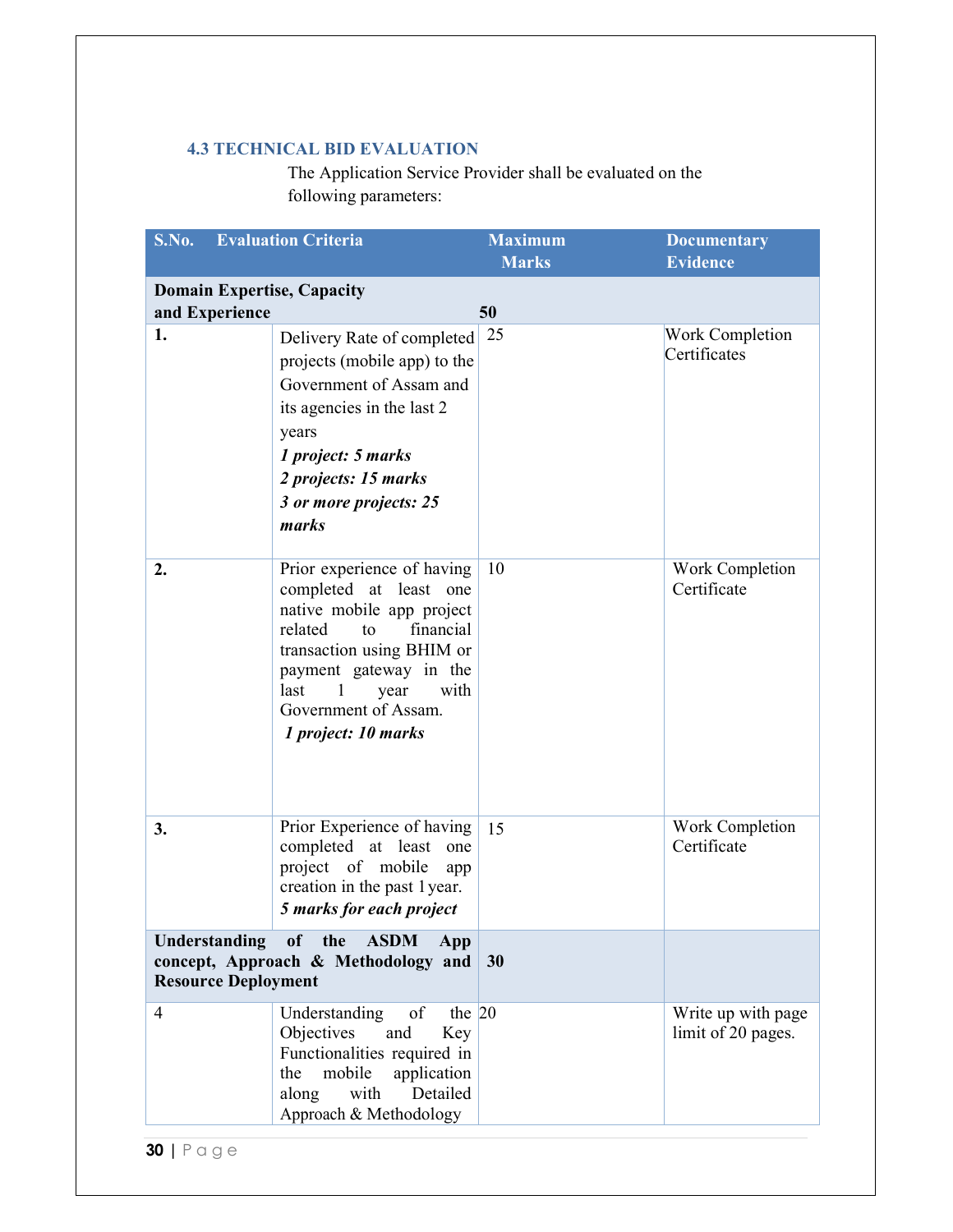| 5                    | Technical presentation                                                                                                                             | 10             | Presentation to the<br>Committee |
|----------------------|----------------------------------------------------------------------------------------------------------------------------------------------------|----------------|----------------------------------|
| <b>Proposed Team</b> |                                                                                                                                                    | 20             |                                  |
| 6                    | <b>Principal Architect</b><br>$B.E/ B. Tech with 3 + years$<br>of experience: 3 marks<br>$B.E./B. Tech \t with 4+ years$<br>of experience: 4 marks | 4              | Provide CV                       |
| 7                    | <b>UI</b> Designer<br>B.E/B.Tech/BCA with 1 year<br>experience: 4 marks                                                                            | $\overline{4}$ | Provide CV                       |
| 8                    | Developer(2 no.s)<br>B.E/B. Tech/BCA: 3 marks<br>$I(+)$ year of experience: +1<br>mark                                                             | $8(4*2)$       | Provide CV                       |
| 10                   | <b>Maintenance Support</b><br>B.E/B.Tech: 3 marks<br>$B.E/B. Tech with 1(+) years$<br>of experience $+1$ marks                                     | $\overline{4}$ | Provide CV                       |
|                      | Total                                                                                                                                              | 100            |                                  |

*Only bidders scoring 45 marks and above in the technical evaluation shall be qualified for the financial evaluation.* 

#### **4.4 FINANCIAL BID**

A break-up amount to be quoted by the application service provider as per the Performa in **Annexure 4** of RFP Document.

## Financial Evaluation

a. The Bidder with lowest qualifying financial bid (L1) will be awarded 100% score (amongst the Bidders which did not get disqualified and scored at least 45 out of 100 in the Technical evaluation) i.e. 20 marks. Financial Scores for other than L1 Bidders will be evaluated using the following formula:

Financial Score of a Bidder (Fn) =

{(Commercial Bid of L1/Commercial Bid of the Bidder) X 100}% (Adjusted to two decimal places)

c. Only fixed price financial bids indicating total price for all the deliverables and services specified in this bid document will be considered.

d. The bid price will exclude all taxes and levies and shall be in Indian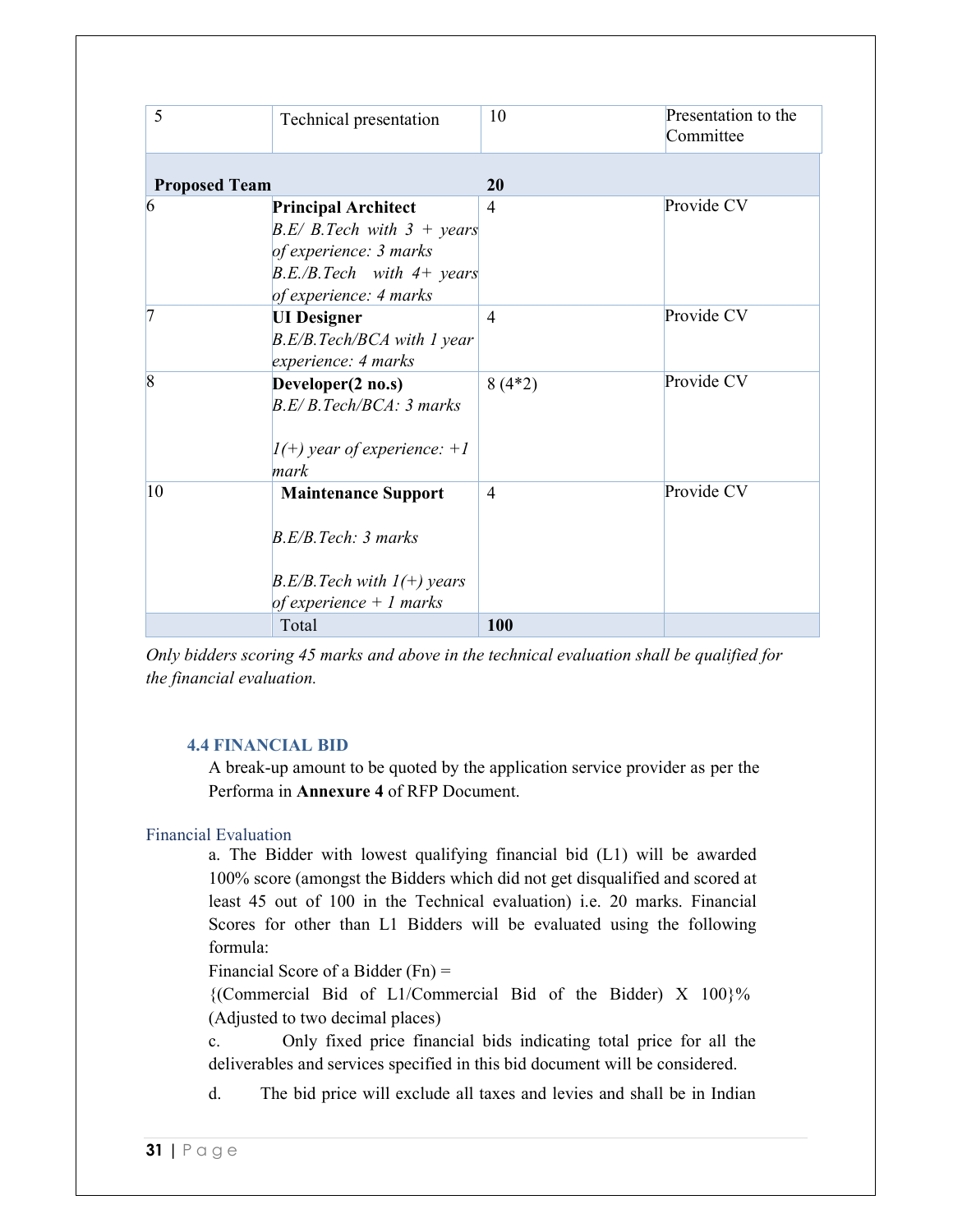Rupees and mentioned separately.

e. Any conditional bid would be rejected

f. Errors & Rectification: Arithmetical errors will be rectified on the following basis: "If there is a discrepancy between the unit price and the total price that is obtained by multiplying the unit price and quantity, the unit price shall prevail and the total price shall be corrected. If there is a discrepancy between words and figures, the amount in words will prevail".

#### Final Evaluation

The technical and financial scores secured by each Bidder will be added using weightage of 80% and 20% respectively to compute a Composite Bid Score.

a. The Bidder securing the highest Composite Bid Score will be adjudicated as the most responsive Bidder for award of the Project. The overall score will be calculated as follows:-

 $Bn = 0.80 * Tn + 0.20 * Fn$ 

Where

Bn = overall score of Bidder

- Tn = Technical score of the Bidder (out of maximum of 100 marks)
- Fn = Normalized financial score of the Bidder
- b. In the event the bid composite bid scores are 'tied', the Bidder securing the highest technical score will be adjudicated as the Best Value Bidder for award of the Project.

#### Award of Contract

The Purchaser will award the Contract to the successful Bidder whose proposal has been determined to be substantially responsive and has been determined as the most responsive bids as per the process outlined above.

#### Notification of Award

Prior to the expiration of the validity period, Purchaser will notify the successful Bidder in writing or by fax or email, that its proposal has been accepted (Letter of Intent). In case the tendering process / public procurement process has not been completed within the stipulated period, the Purchaser, may request the Bidders to extend the validity period of their Proposal.

The decision to extend the validity period of a Bidder's Proposal shall be the bidder's prerogative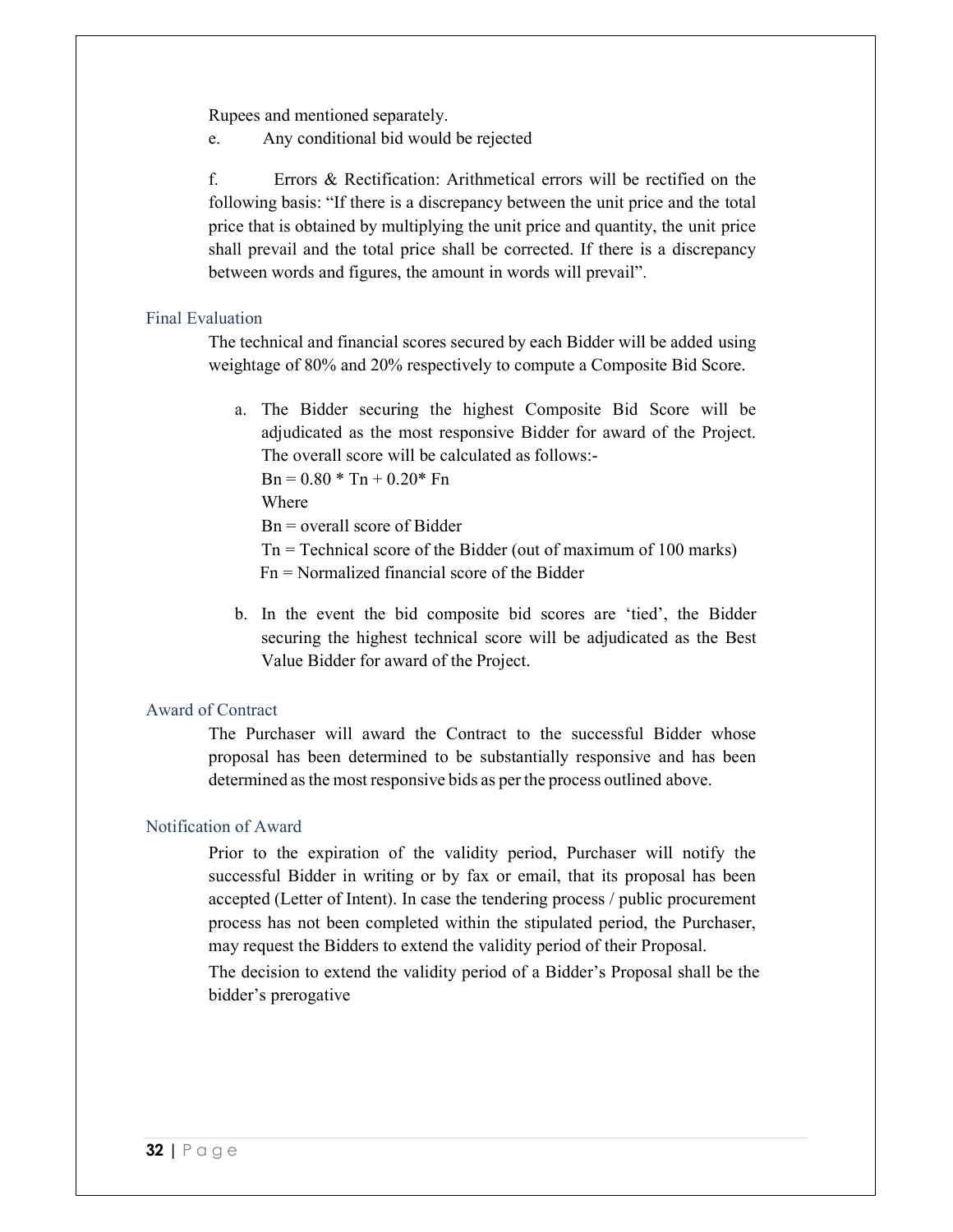#### **ANNEXURE - 1**

#### FORMAT FOR COVERING LETTER-CUM-ASSIGNMENT UNDERTAKING

(On the Letterhead of the Bidder)

To, Date:

The Mission Director, Assam Skill Development Mission, 5<sup>th</sup> Floor, Nayantara Complex, Six Mile Guwahati –  $781022$ 

#### Sir,

Ref: - Short tender for development of mobile application for Assam Skill Development Mission

- 1. We have read and understood the Request for Proposal (RFP) along with Draft Agreement in respect of the captioned Assignment provided to us by ASDM.
- 2. We hereby agree and undertake as under:
	- Notwithstanding any qualifications or conditions, whether implied or otherwise, contained in our Proposal we hereby represent and confirm that our Proposal is unconditional in all respects.
	- This Proposal is valid till ----------- (At least 120 Months from the Proposal Due Date). Please find enclosed herein with the Proposal the Demand Draft bearing number ------ ----- for Rs.10,000/- (Rupees Ten Thousand only) drawn in favour of the 'Assam Skill Development Mission' payable at Guwahati towards the 'Bid Security Amount', dated this ..............................day of........................... 2017.
	- That as on the date of submission of this tender, there is no blacklisting order that bars us from working with any Government Agency / Department on account of deficiency in service.

Name of the Bidder:

Signature of Authorized Signatory:

Name of the Authorized Signatory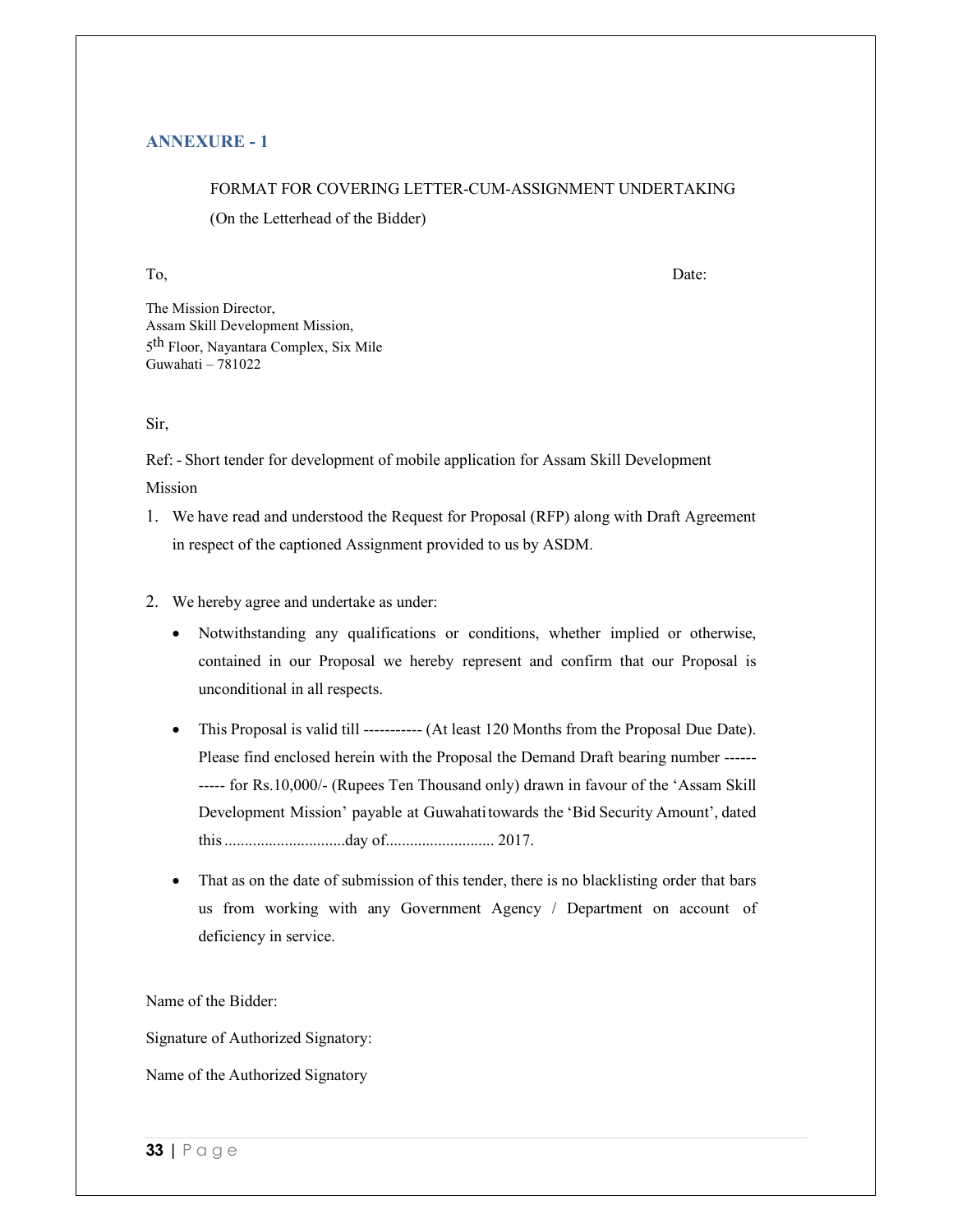## **ANNEXURE – 2**  FORMAT FOR CVs.

#### **Name | Current Designation:**

| (Place Photograph)           |                |               | Name of Expert         |         |                                       |  |
|------------------------------|----------------|---------------|------------------------|---------|---------------------------------------|--|
|                              |                | Designation   |                        |         |                                       |  |
|                              |                | Date of Birth |                        |         | Years with<br>the<br>Company/<br>Firm |  |
|                              |                |               | Nationality            |         |                                       |  |
| Memberships                  |                | NA            |                        |         |                                       |  |
| Adequacy for the Assignment  |                |               |                        |         |                                       |  |
| Tasks<br>Assigned<br>project | on the         |               |                        |         |                                       |  |
| <b>Education</b>             |                |               | $\blacksquare$         |         |                                       |  |
| <b>Degree</b>                |                |               | <b>Year of Passing</b> |         |                                       |  |
|                              |                |               |                        |         |                                       |  |
| <b>Employment Record</b>     |                |               |                        |         |                                       |  |
| From                         | T <sub>o</sub> |               | Company<br>Name        | Country | Roles & Responsibilities              |  |
| (Add rows as reqd.)          |                |               |                        |         |                                       |  |
| <b>Language Skills</b>       |                |               |                        |         |                                       |  |

## **Certification**

I, the undersigned, certify to the best of my knowledge and belief that:

- i. This CV correctly describes my qualifications and my experience.
- ii. I am in regular full-time employment with the Company.
- iii. I am committed to undertake the assignment within the validity of Contract.

#### **Signature Date**

**34 |** P a g e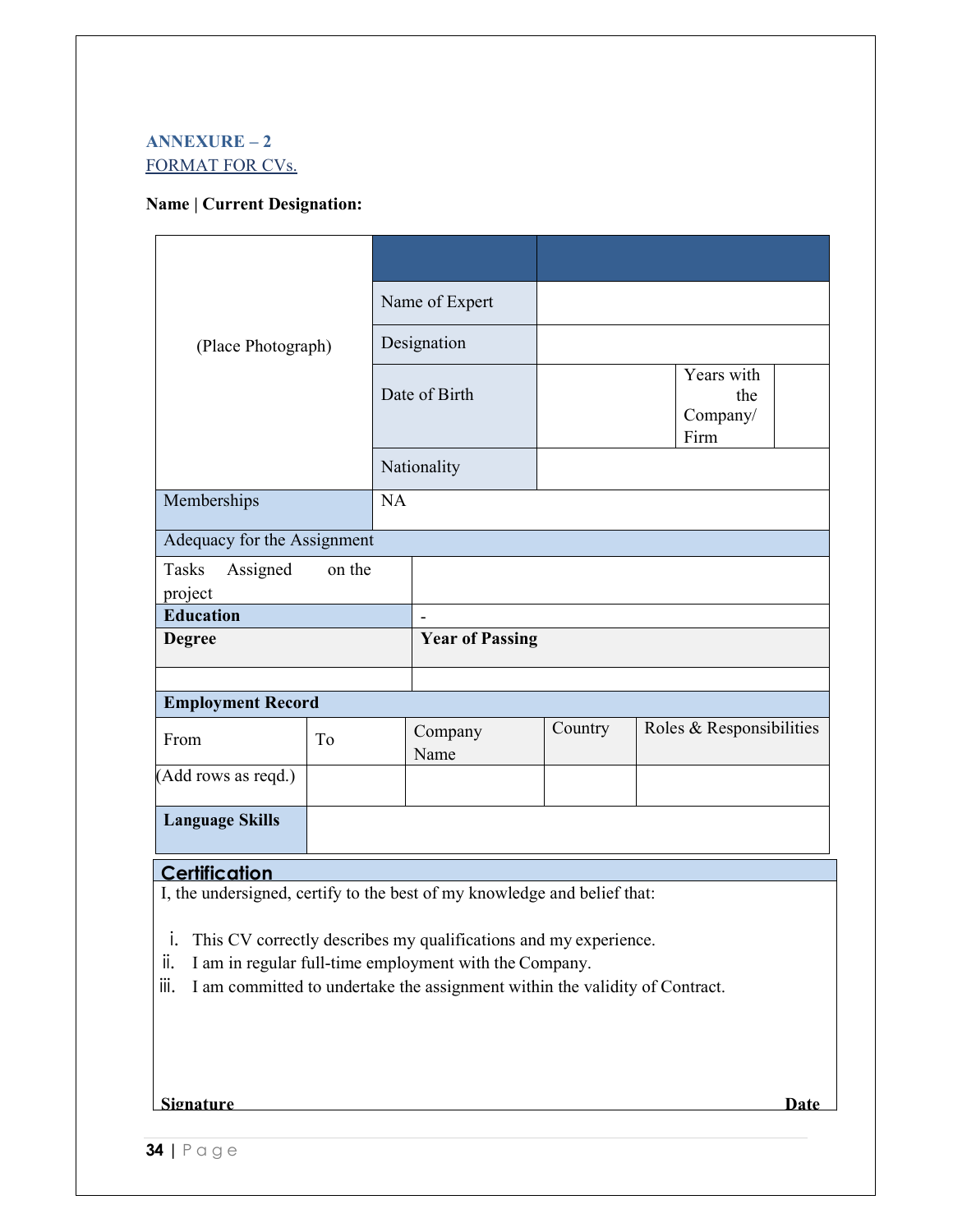## **ANNEXURE – 3**

# LIST OF SIMILAR WORK EXECUTED PERTAINING TO DEVELOPMENT of MOBILE APPLICATION IN LAST TWO YEARS

| Sr. | Name<br><b>Client</b> | of | <b>Location</b> | <b>Description of</b><br>work | <b>Duration (Start</b><br>date-<br><b>Completion</b><br>date) |
|-----|-----------------------|----|-----------------|-------------------------------|---------------------------------------------------------------|
|     |                       |    |                 |                               |                                                               |
|     |                       |    |                 |                               |                                                               |
|     |                       |    |                 |                               |                                                               |
|     |                       |    |                 |                               |                                                               |

### **NOTES:**

- Each of the listed works shall be supported with the copy of work completion certificate.
- At least 5 Photographs / relevant documents of the work executed shall be attached.

If the company or Firm is divided among partners, the experience of the individual or new firm set up by the partners shall be considered, provided past experience is subject to legal consent of individuals, partners or new firm set up by the partners.

Signature: Name: Designation: Complete address Name of the Firm/Agency: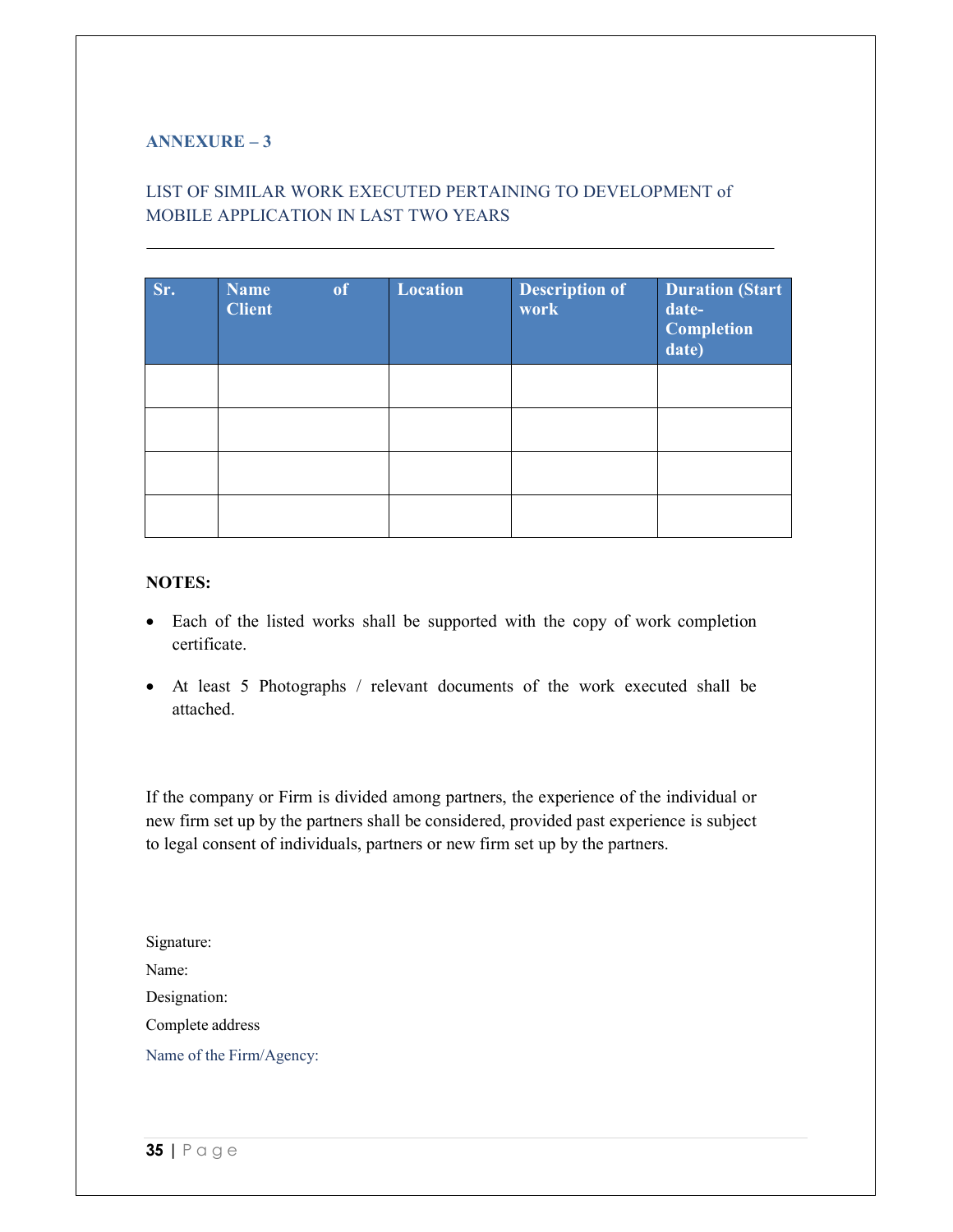#### **ANNEXURE -4**

#### **FORMAT FOR FINANCIAL PROPOSAL**

(On the letter head of the bidder)

**To,** Date:

The Mission Director, Assam Skill Develop Mission, 5th Floor, Nayantara Building, Six-Mile, Guwahati – 781022

Sir,

Ref: - Short tender for development of mobile application for Assam Skill Development Mission

 We have reviewed all the terms and conditions of the 'Request for Proposal' and confirm that, we would abide by all the terms and conditions. We hereby declare that there shall be no deviations from the stated terms in the RFP. We further declare that, any State Government, Central Governmentor any other Government or Quasi Government Agency has not barred us from participating in any Bid.

#### PRESCRIBED PERFORMA FOR FINANCIAL BID

| <b>Sl. No.</b> | <b>Description of Work</b>                                                                                                | in<br><b>Amount</b> | <b>Amount in Words</b> |
|----------------|---------------------------------------------------------------------------------------------------------------------------|---------------------|------------------------|
|                |                                                                                                                           | Figures*            |                        |
|                | Our Financial Quote for the<br>Development of Mobile<br>Application for ASDM are<br>under the following heads:            |                     |                        |
|                | a) Server & Hosting<br>b) Development<br>c) Training $&$ Handholding<br>support<br>Maintenance<br>Annual<br>d)<br>Charges |                     |                        |
|                | *The amount quoted is exclusive of all applicable taxes                                                                   |                     |                        |